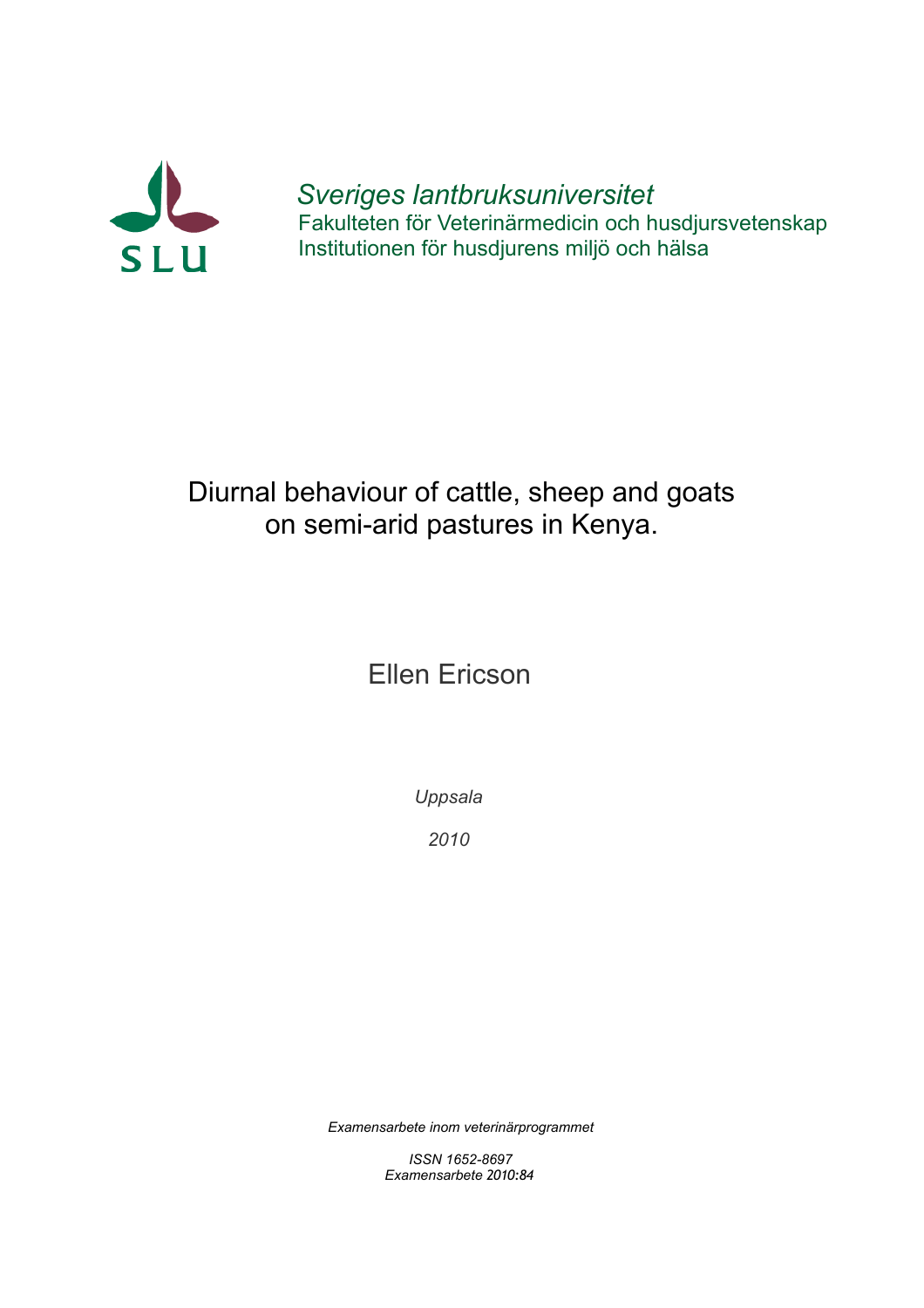# SLU *Sveriges lantbruksuniversitet*

# Diurnal behaviour of cattle, sheep and goats on semi-arid pastures in Kenya.

# Ellen Ericson

*Supervisor: Jens Jung, Department of Animal Environment and Health Examinator: Lena Lidfors, Department of Animal Environment and Health*

> *Examensarbete inom veterinärprogrammet, Uppsala 2010 Fakulteten för Veterinärmedicin och husdjursvetenskap Institutionen för husdjurens miljö och hälsa Kurskod: EX 0235, Nivå X, 30hp*

*Nyckelord: pastoral behaviour, circadian rhythm, cattle, sheep, goats*

*Online publication of this work: http://epsilon.slu.se ISSN 1652-8697 Examensarbete 2010:84*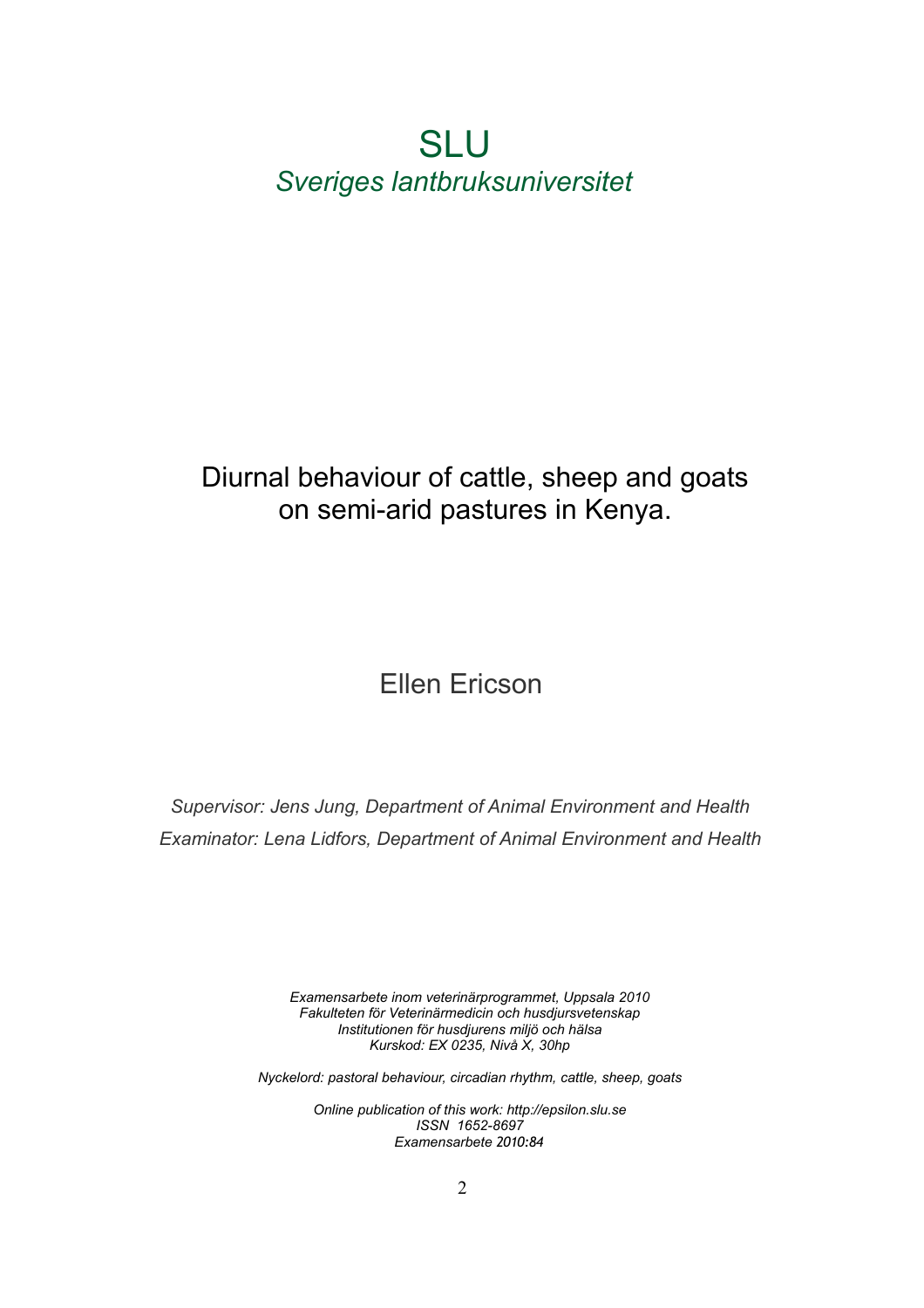# **Table of contents**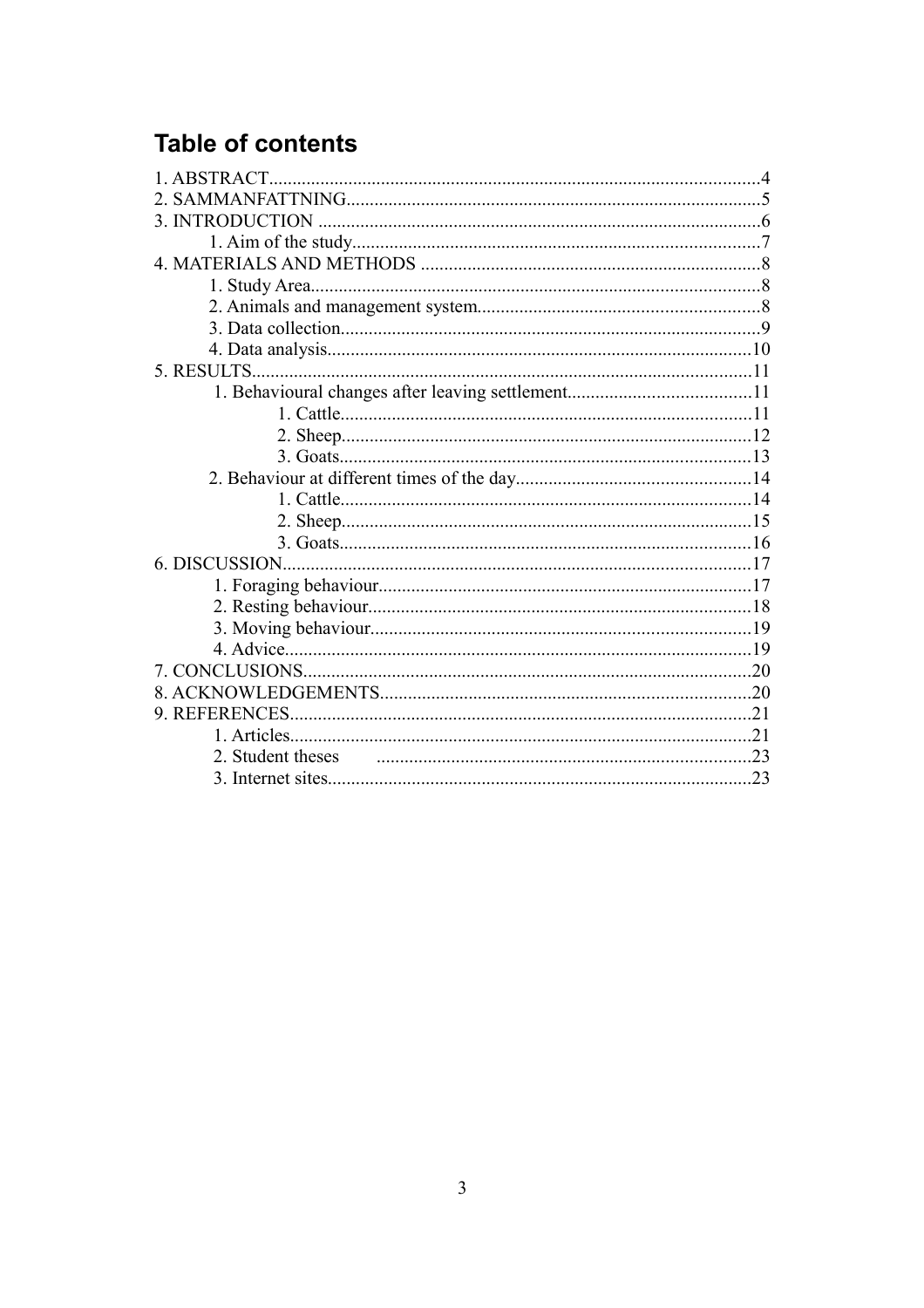# **1. ABSTRACT**

The study was conducted in Shompole in southern Kenya. In this area people are pastoralists that rely on livestock as their only income, often both cattle, sheep and goats. They raise livestock under extensive conditions, using natural pasture as main food source for their animals. Six pastoral herds were included in this study that was carried out at 65 observation days from mid December 2009 to mid February 2010.

The objective of the study was to record foraging and locomotion behaviour of cattle, sheep and goats on natural pasture. Within these species, the focus was on diurnal behaviour to investigate if their behaviour was affected by the time since they left the settlement or rather by the actual time of day.

As expected in this dry area did goats mostly browse. Sheep and cattle performed almost no browsing at all which was a bit unexpected since the grass availability was low.

The natural feeding peaks for ruminants are around dusk and dawn. This was in my study changed by human management with night time penning and herding on daytime only. My results indicate that cattle behaviour during the day is very dependent on human influence. They walk the first and last hour and graze mostly in the middle of the day. This was not as clearly pronounced in sheep and goats.

All three species had a low resting frequency. This might be as a response to the limited grazing time but also because they are thermo tolerant and are not that affected by the heat. However, sheep had a small increase in resting during the hottest hours of the day, which was what we had expected in all species.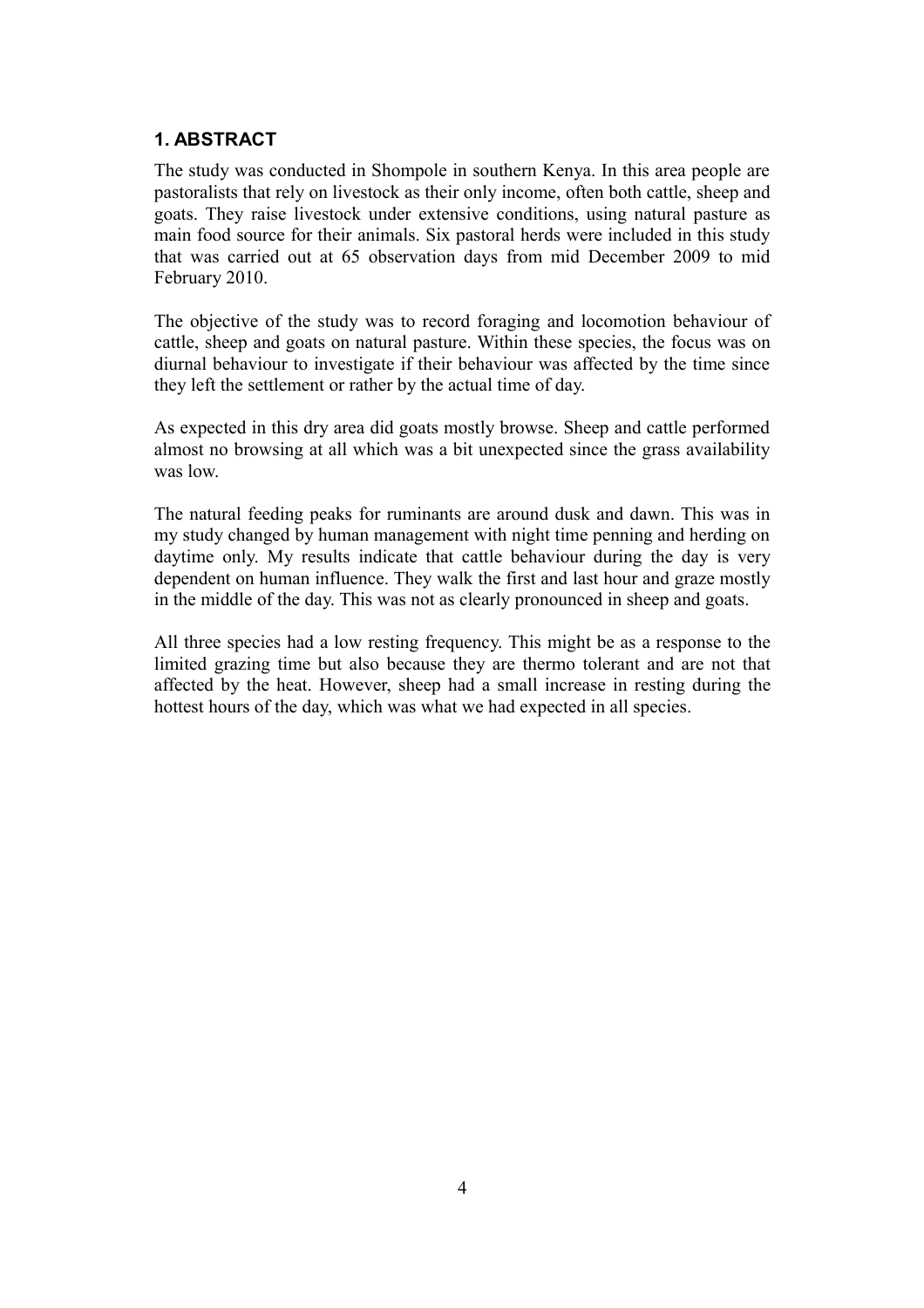### **2. SAMMANFATTNING**

Studien genomfördes i Shompole i södra Kenya. I det här området är invånarna herdar som förlitar sig på kor, får och getter som sin enda inkomstkälla. De föder upp boskap under extensiva förhållanden, med naturligt bete som huvudsaklig födokälla för sina djur. Sex besättningar av den typen ingick i studien som genomfördes från mitten av december 2009 till mitten av februari 2010, vilket gav totalt 65 observations-dagar.

Syftet med studien var att samla in födo- och förflyttningsbeteende hos nötkreatur, får och getter på bete. Inom dessa arter låg fokus på deras beteende under dagtid och att utreda om dessa beteenden påverkades av tiden sedan djuren lämnat bosättningen eller snarare av den faktiska tiden på dygnet.

Som förväntat i detta torra område åt getter mest från buskar och träd. Får och boskap åt nästan inte alls från buskar vilket var lite oväntat eftersom grästillgången var låg.

Det naturliga för idisslare är att äta mest runt skymning och gryning. Detta mönster var i min studie förändrat av mänsklig påverkan, med inhängning nattetid och av herdens påverkan under dagen. Mina resultat visar att nötkreaturs beteende under dagen var mycket beroende av mänsklig påverkan. De gick mycket den första och den sista timmen och betade mest mitt på dagen. Detta var inte lika uttalat hos får och getter.

Alla tre arterna hade en låg vilofrekvens. Detta kan vara ett svar på den begränsade betestiden men också tyda på att djuren är termotoleranta och inte påverkades av värmen i större utsträckning. Emellertid hade får en liten ökning av vilofrekvensen under de varmaste timmarna på dagen, vilket var vad jag hade förväntat mig hos alla arter.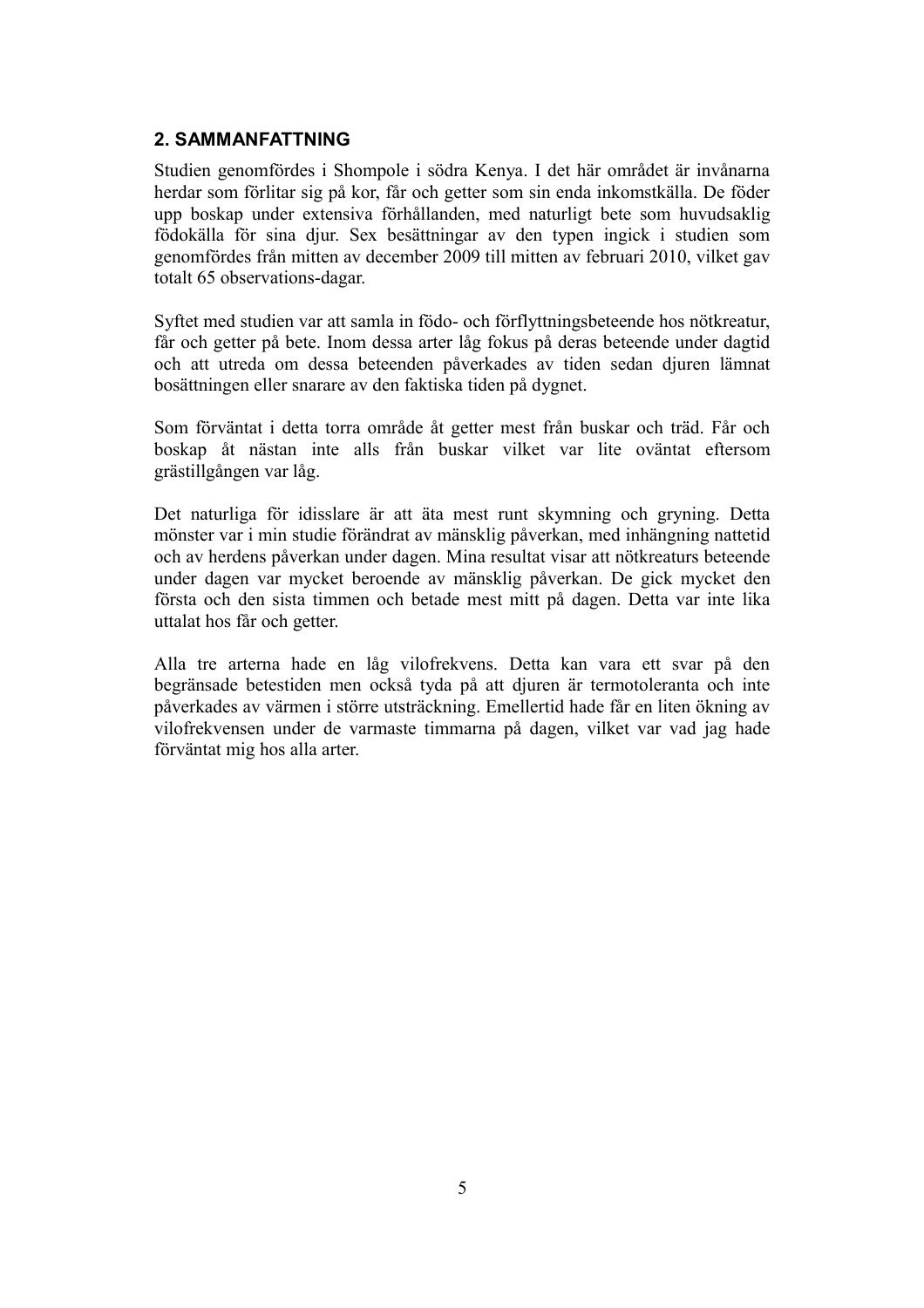#### **3. INTRODUCTION**

Pastoralists are people who rely on livestock as their main income; they cover about 70% of the total land area of Kenya. They often raise livestock under extensive conditions, using natural pastures as main feed source for their animals (Degen, 2007).

As pastoral societies in dry areas are dependent on seasonal rainfall can prolonged drought be disastrous for their livestock (Samuels et al., 2007). Since 2007 there has been poor or no rain during normal rain periods in many areas in Kenya; this extreme drought resulted in major losses for the pastoral people. People and animals starved to death and many pastoralists lost more than half their livestock (Western, 2009). The animals that are most affected are young calves and breeding females, which has large negative impact on herd recovery (Oba, 2001). In the end of 2009 and beginning of 2010 some rain improved the food situation but total recovery takes long time [\(www.wfp.org\)](http://www.wfp.org/).

Zebu cattle (B*os indicus)* constitutes around 77% of the total cattle population in Kenya (Rege et al., 2001). Under extensive conditions, like in Shompole where our study took place, these indigenous breeds of livestock are even more common among farmers. These animals are under good conditions far less productive than exotic high producing breeds but they are well adapted to local conditions. Hence, they survive, reproduce and produce under harsh conditions where exotic breeds are not able to be kept (Rege et al., 2001). Western and Finch (1986) stated that Zebu cattle are less sensitive to food shortage and start gaining weight and increasing their milk production sooner after rain than cattle of European origin.

Pastoral people often own both cattle, sheep and goats, which they keep together at night. On daytime, sheep and goats are usually kept in the same herd but cattle graze apart from the small ruminants. Goats and sheep are often low producing but are even better adapted to drought than cattle which make them important in hard times. Goats and sheep are held both for milk and meat, whereas cattle are kept mostly for milk (Degen, 2007). Cattle have a big symbolic value and are rarely killed for meat (Western and Finch, 1986).

Goats are well adapted browsers (Animut and Goetsch, 2008). With their mobile upper lip, prehensile tongue and their ability to bipedal stance they can reach and select preferred plant species (Orihuela and Solano, 1999). Cattle and sheep are known to be grazers (Sanon et al., 2007). The dietary overlap is greater between these two species than between cattle or sheep compared to goats (Animut and Goetsch, 2008). However, in the dry season the lack of pasture leads to more browsing among both sheep and cattle (Ouédraogo-Koné et al., 2006; Sanon et al., 2007).

Circadian rhythms are processes that are automatic and vary regularly over the 24 hour cycle (Randall et al., 2002). Although circadian rhythms are decided within the animal, they are adjusted to the environment by external factors called "zeitgebers", such as light, temperature and food availability. Light is the most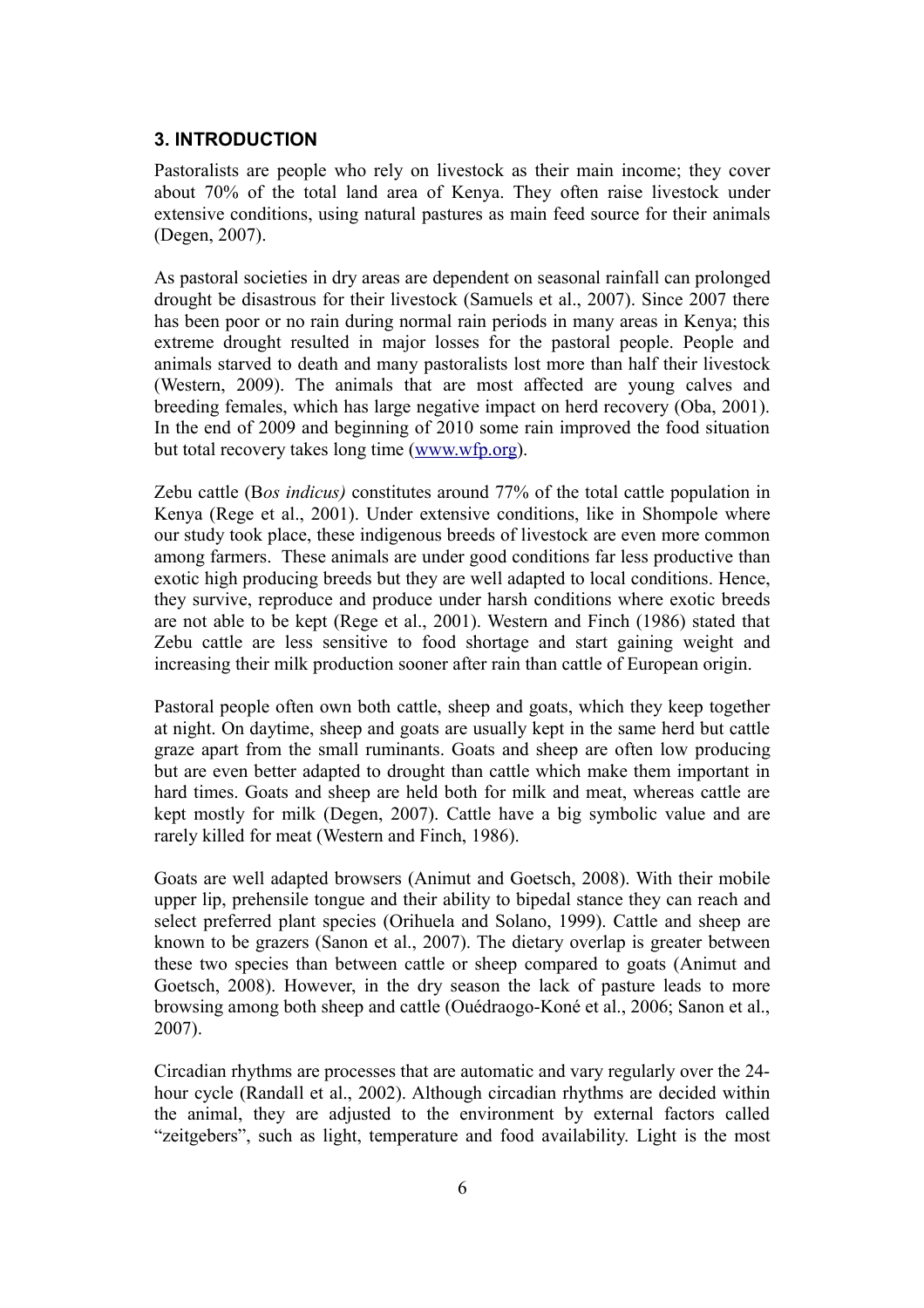important zeitgeber and has large impact on the circadian rhythm [\(http://www.ne.se/lang/cirkadiansk-rytm\)](http://www.ne.se/lang/cirkadiansk-rytm). Melatonin is one of the leading hormones affecting the circadian activity of mammals, especially the balance between being awake and asleep. The production of melatonin is controlled by light; during night the production is high and during day its low (Randall et al., 2002). This pattern is seen in both night and day active animals, but the hormone affects them in different ways. There are a lot of other hormones controlling the animal and for example affecting the metabolism and hunger [\(http://www.ne.se/lang/cirkadiansk-rytm\)](http://www.ne.se/lang/cirkadiansk-rytm).

Many animals, including domestic ruminants, are crepuscular, meaning they are most active during dusk and dawn (Linnane et al., 2001). This pattern has from the beginning developed as an anti-predator strategy since predators are most active during night or in full daylight (Gregorini et al., 2006). However, there are several factors contributing to this behaviour (Linnane et al., 2001). When the sun starts to rise in the morning, crepuscular animals are stimulated by the light conditions and start grazing (Gregorini et al., 2006). This event is also induced by physiological requirements since grazing is normally low during night (Linnane et al., 2001). The ruminants then graze in periods through the day, decided by both animal factors such as rumen distension and intracellular pH and external factors such as weather conditions and social influence. When the sun start to set similar light conditions as at sunrise occur, which stimulates the animals to graze intensively (Gregorini et al., 2006). This grazing period is the most intense since other factors such as plant characteristics is favourable. For example increases the accumulation of photosynthates in the plants through the day both the dry matter and carbohydrate, which gives more digestible and better tasty plants in the evening compared to the morning (Linnane et al., 2001). This makes it beneficial to have the major grazing event at dusk. Linnane et al. (2001) also mention heat as another factor making it more advantageous to graze in dawn and dusk when it is cooler than around noon.

#### **1. Aim of the study**

The objective of this study was to compare foraging and locomotion behaviour in cattle, sheep and goats on pasture. Within these species I focused on diurnal behaviour and investigated if the animals' behaviour was affected rather by the time since they left the settlement or by the actual time of day. The results of this study could hopefully be used to improve herd management strategies.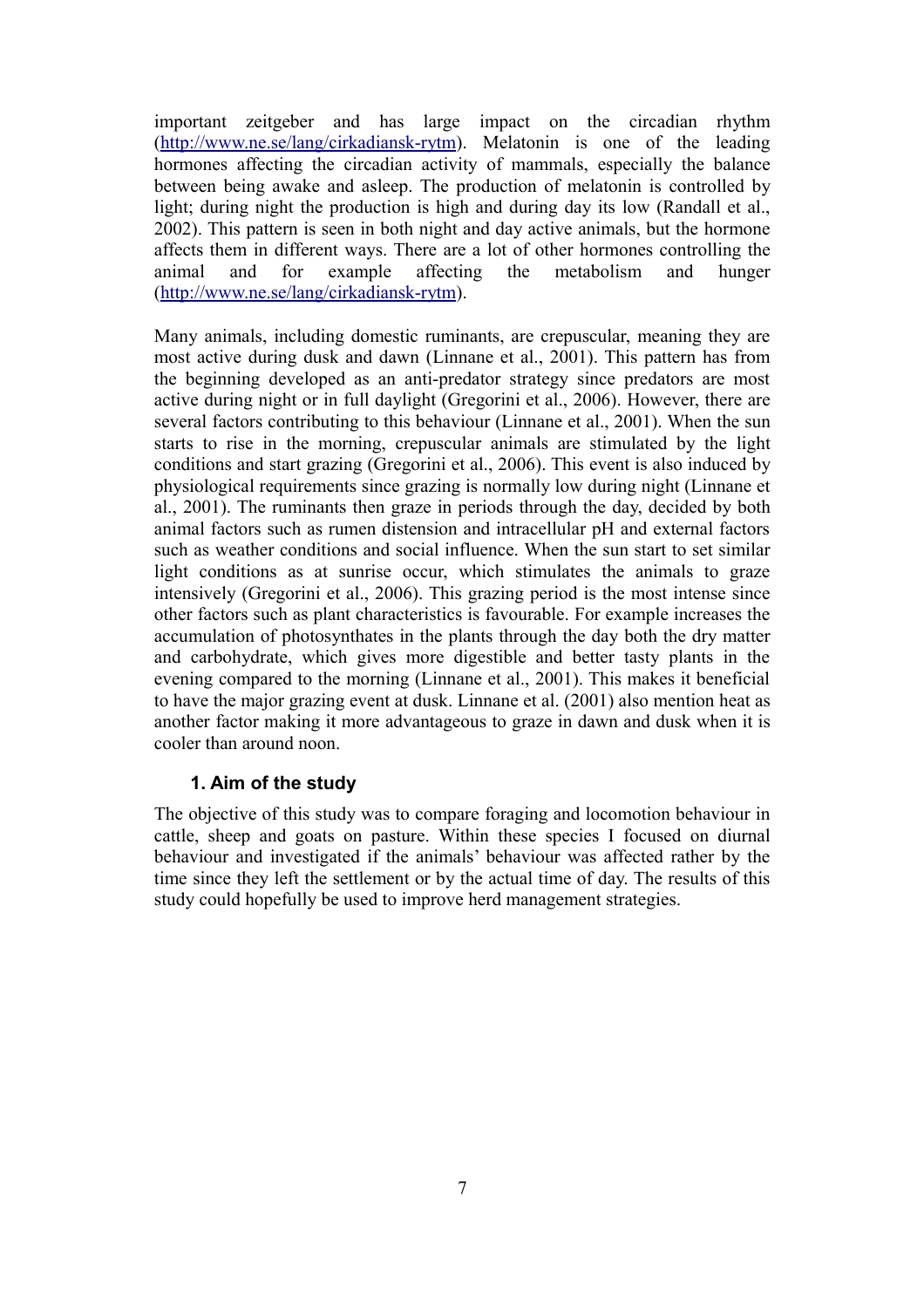# **4. MATERIALS AND METHODS**

#### **1. Study Area**

The study was conducted in Shompole, Kajiado district in Rift Valley, southern Kenya. The region is characterized by high ambient temperature and low, bimodal rainfall (Morris et al., 2008) with short rains from October to December and long rains from March to May (Solomon et al., 1991). Mean annual rainfall varies from 300 to 800 mm. The habitat types in Kajiado include shrub grasslands, open grasslands, plains, open woodlands and swamps (Morris et al., 2008). Main grass species that dominate most areas in Rift Valley are Kikuyu grass, star grass, couch grass and wire grass (Lukuyu et al., 2009); the dominant tree species in Rift Valley are Acacia spp. (Agassiz and Harper, 2009).

The rangelands in Shompole are shared with wild animals and the conflict with wildlife is growing with diminishing resources according to the African Conservation Centre (ACC) [\(www.conservationafrica.org\)](http://www.conservationafrica.org/). With assistance of ACC, Shompole became a conservation area in 2002 (Morris et al., 2008). ACC is a Non-Governmental Organization dedicated to the development of African conservation. ACC works with local communities in areas with the best natural resources and wildlife and help these communities to understand the potential of these resources and teach them how to managing them sustainably. ACC often recruits pastoralist people from the area as research assistants; they know the surroundings and can speak to people to gain important information. In this way indigenous people can learn how to live side by side with wildlife with their livestock [\(www.conservationafrica.org\)](http://www.conservationafrica.org/).

Settlements (bomas) in Shompole consist of six to twelve dwellings surrounded by a protective enclosure. The bomas with people and livestock move between different areas in Shompole, decided by season, they move to places with the best pasture for their animals (Morris et al., 2008).

#### **2. Animals and management system**

During evening and night the animals are kept in the boma, i.e. a fenced place where both people and animals live. Cattle are kept within the circle of huts and sheep and goats within the inner enclosure. During daytime the animals are herded on natural pasture.

Goats and sheep compose the same herd on pasture and are guarded by the same herder. Cattle are kept in a separate herd with another herder. During the time of my study did the herders took the livestock out for grazing twice daily. They left early in the morning and were on pasture from 6 to 9, then they went back to the boma for milking and then they were out again around 11 to17. In the evening the animals were milked once more. If the pasture was poor close to the boma the herder took the animals further away and stayed out until evening.

The animals were given opportunity to drink in the river a few times a day but did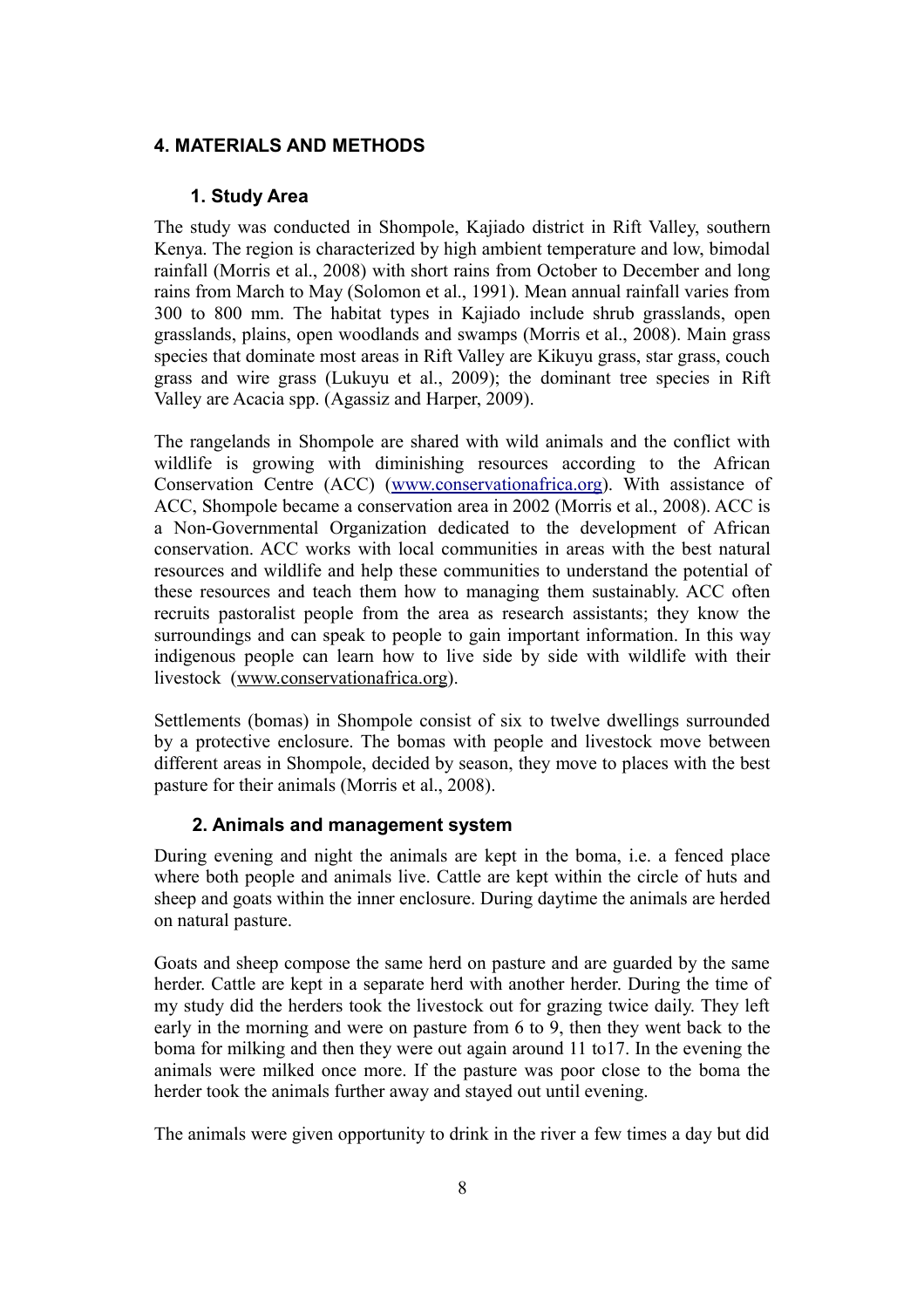not have access to water all day at pasture.

The cattle were of indigenous breed, Small and Large East African Shorthorn Zebu (*Bos indicus)*. The cattle herds consisted of cows, heifers, bulls, steers and calves. The sheep were of indigenous fat-tailed breed and goats of an unknown indigenous breed. Both male and female goats and sheep of different ages were kept together.

### **3. Data collection**

The data in the study were recorded by visual observation by two educated Masai. They are local people from the study area and had been trained by another Masai who had previously performed a similar study in Masai Mara.

The data were recorded during 65 observation days from the mid of December 2009 to mid February 2010: i.e. data collection started in the dry season and continued during the beginning of the rain season.

Six different herds were observed and behavioural data were recorded. The observer recorded data from different species on different days. The herd was selected by the observer who chose by the following criteria:

- Boma contains both cows, sheep and goats.
- Herds consist of at least twenty animals of every species.
- The bomas should not be situated too far away from the observer's home.

In the morning on each observation day the observer started a stopwatch just before the herd left the boma. Seven times per hour the recorder selected randomly twenty livestock from the herd and recorded their behaviour instantaneously as scan sampling. This was done on minutes 0:00, 0:05, 0:10, 0:20, 0:30, 0:40 and 0:50 of each hour. The recorded behaviours were standing, laying, grazing, browsing, foraging fruits and seeds, ruminating, social behaviour and moving; see the following definition.

| <b>Behaviour</b> | <b>Description</b>                                                                                                 |
|------------------|--------------------------------------------------------------------------------------------------------------------|
|                  |                                                                                                                    |
| Standing         | Animal standing without performing any other visible<br>activity                                                   |
| Lying            | Animal lying without performing any other visible activity.                                                        |
| Grazing          | Animal standing or walking in grass with its head in a<br>downward position.                                       |
| <b>Browsing</b>  | Animal standing or walking with its head in trees or shrubs.                                                       |
| Social behaviour | Two individuals of the same or different species interacting,<br>for example mating, fighting, licking or nursing. |
| Ruminating       | Animal chewing without any visible foodstuff in the mouth<br>both lying, standing and moving.                      |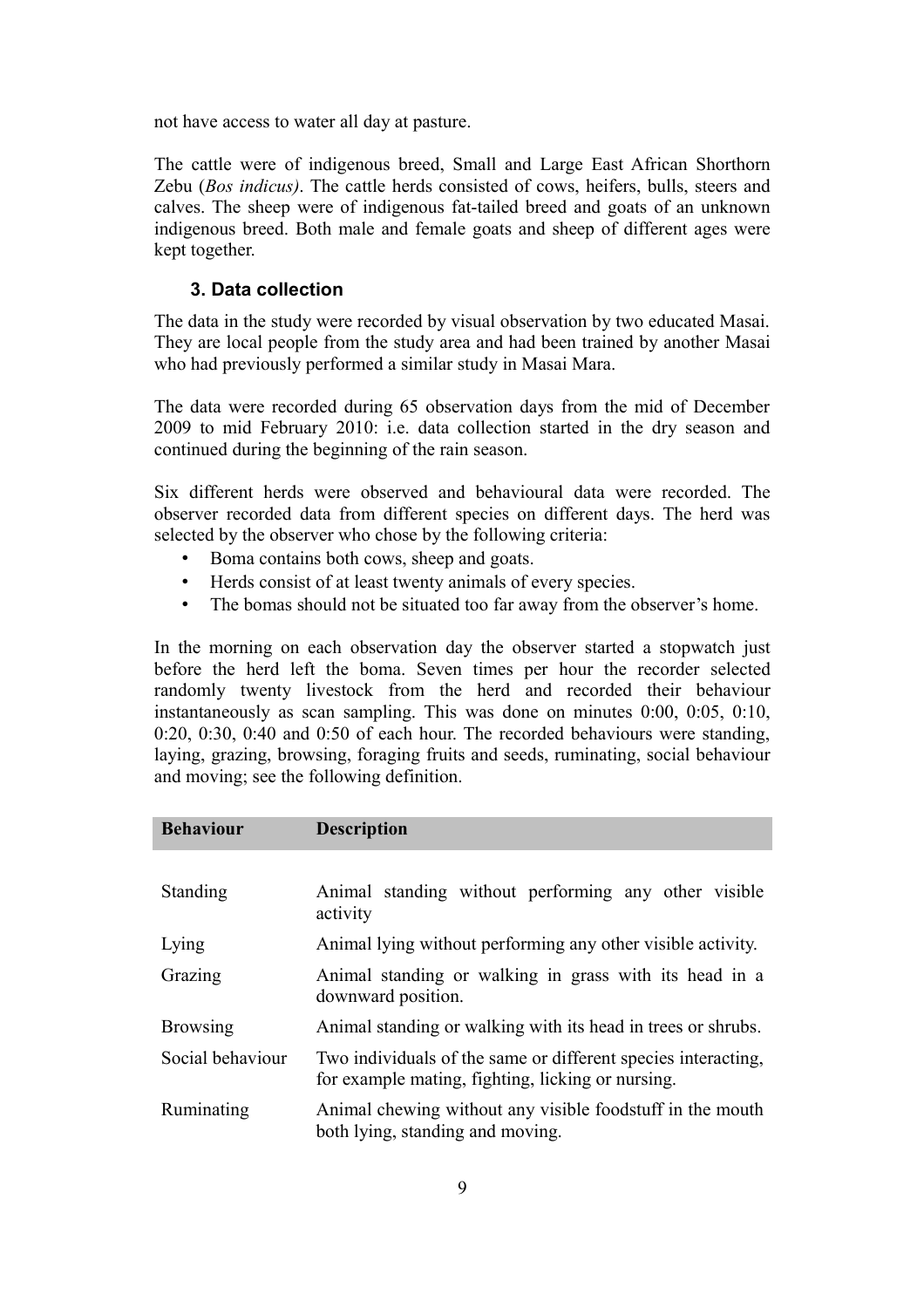| Foraging fruits | Animal standing or walking under a tree with its head in a                                                     |
|-----------------|----------------------------------------------------------------------------------------------------------------|
| and seeds       | downward position. Fruit or seeds were seen on the ground<br>by the observer.                                  |
| Moving          | Animal walking or running, without performing any other<br>visible activity like social behaviour or foraging. |

#### **4. Data analysis**

To make the results more transparent less frequent behaviours were added in bigger groups; standing, lying and ruminating were grouped into resting, foraging fruits and seeds were added to browsing and social behaviour to moving.

Hour from start was the time from when the animals left the settlement; hour 1 represented minute 0.00 to minute 0.59 etc. The actual time of the day was the hour of the day with for example hour 11 representing time from 10.30 to 11.29. Only hours with four or more recordings per hour were included in the analysis. In the hour from start analysis I merged hour 8 and 7 to hour 7 because there were too few observation-days these two hours to show them one by one.

The analysis was carried out in Minitab version 15, using the non-parametric Kruskal-Wallis test. My data was not normally distributed as tested with Anderson-Darling test, hence a parametric test could not be used.

All results are presented in per cent of observations as the mean  $\pm$  standard-error of the mean.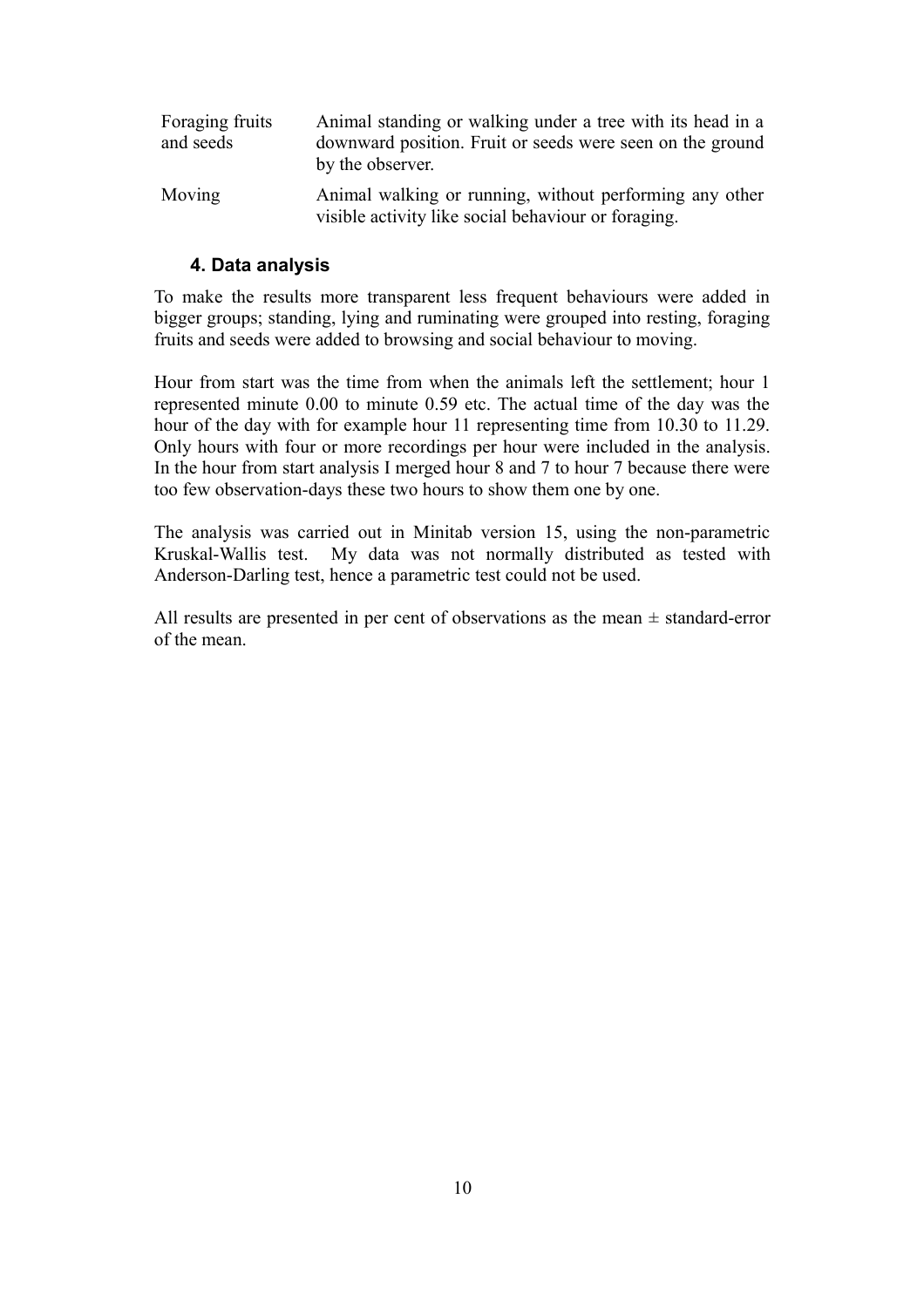#### **5. RESULTS**

#### **1. Behavioural changes after leaving settlement**

#### *1. Cattle*

Both grazing ( $P < 0.001$ ) and moving ( $P < 0.001$ ) were affected by hour from start (Fig. 1). Grazing was especially high during the first four hours from start when it constituted to almost 70% of recorded behaviours. Moving increased towards the end of the time on pasture. Browsing and resting were rare among cattle in this study.



*Figure 1. Percentage of observations of behaviour in six groups of Zebu cattle observed from when they left the boma (n=20 animals, observationdays 22, 22, 21, 20, 20, 14 and*

*12 for hours 1-7 respectively).*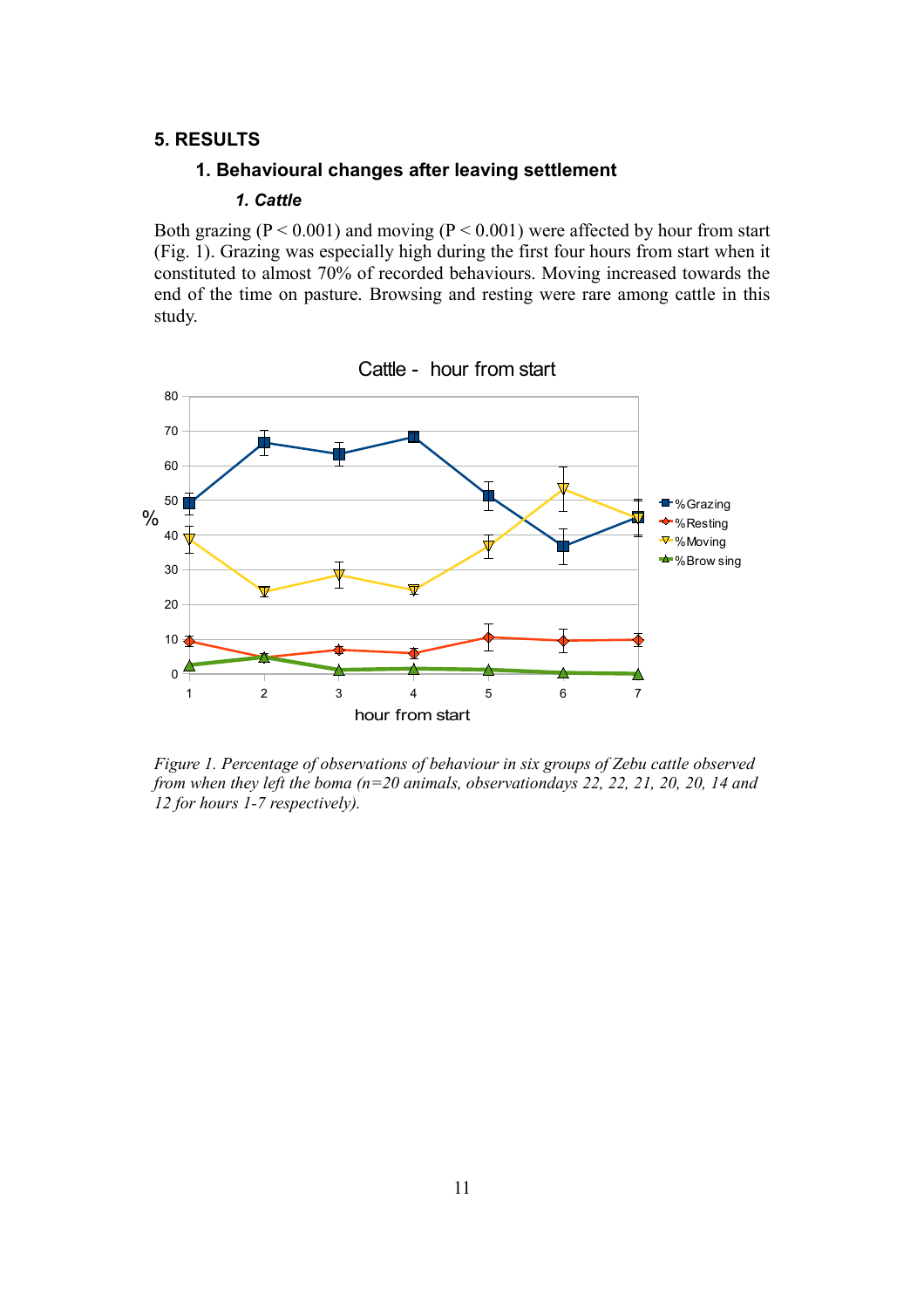#### *2. Sheep*

In sheep hour from start affected both grazing ( $P < 0.001$ ), moving ( $P < 0.001$ ) and resting  $(P < 0.001$ , Fig 2). Moving was more frequent during the first and last hours but less frequent during hours 2-4. Grazing showed the opposite pattern to moving and resting and was less frequent the first and last hours. During hours 2- 5 grazing was the dominating behaviour although there was a small decline hour three when resting increased. Browsing was a very rare activity among sheep.



*Figure 2. Percentage of observations of behaviour in six groups of sheep observed from when they left the boma (n=20 animals, observationdays 22, 22, 18, 15 , 15 , 12 , 8 for hours 1-7 respectively).*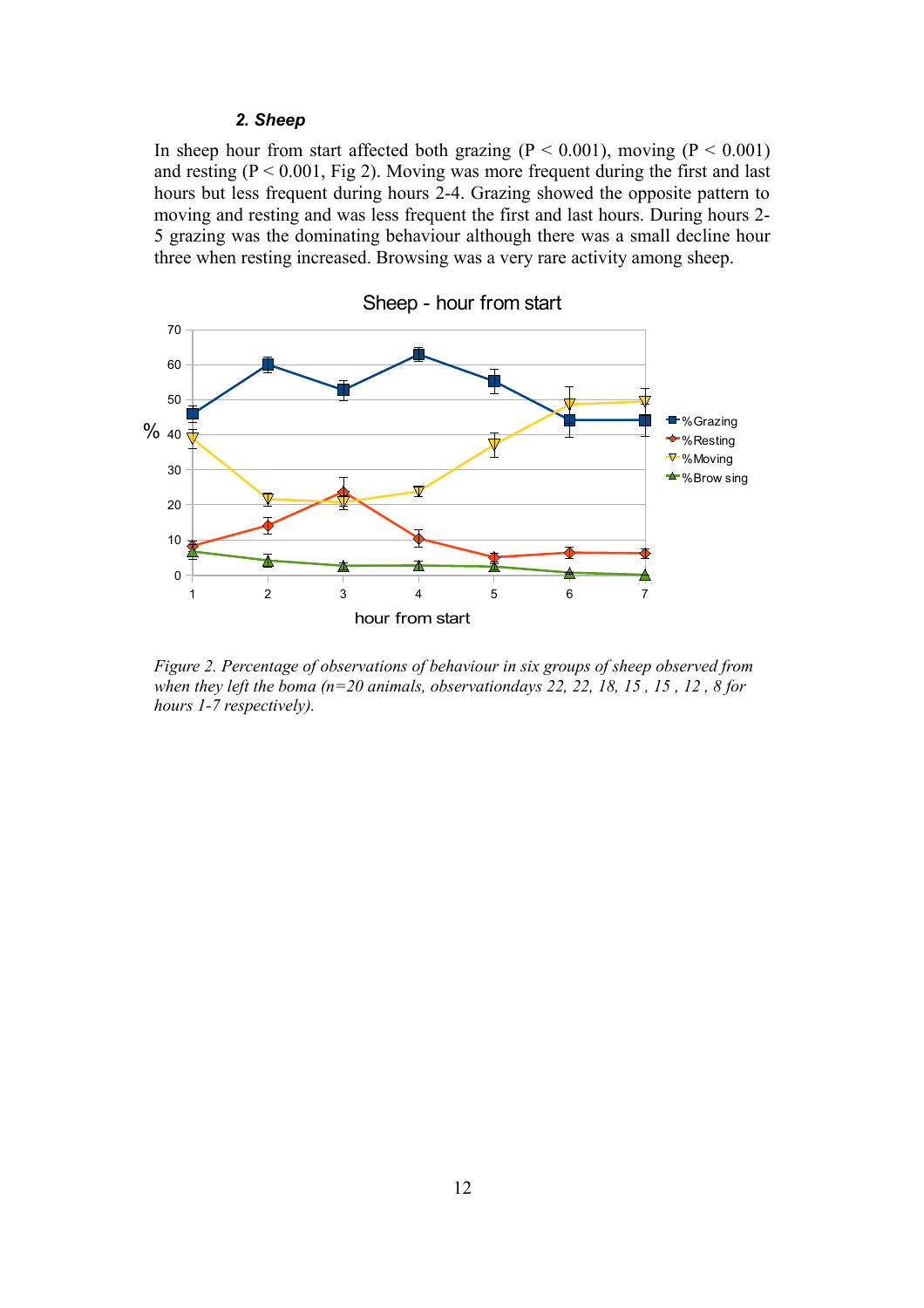#### *3. Goats*

Only moving varied with hour from start ( $P < 0.001$ ) and was most frequent during the first and last hour with a decrease at hours 2-4 (Fig. 3). Browsing was the dominating behaviour and constituted 40-50% of the recorded behaviours throughout the day.



*Figure 3. Percentage of observations of behaviour in six groups of goats observed from when they left the boma (n=20 animals, observationdays 21, 21, 17, 14, 14, 7 and 10 for hours 1-7 respectively).*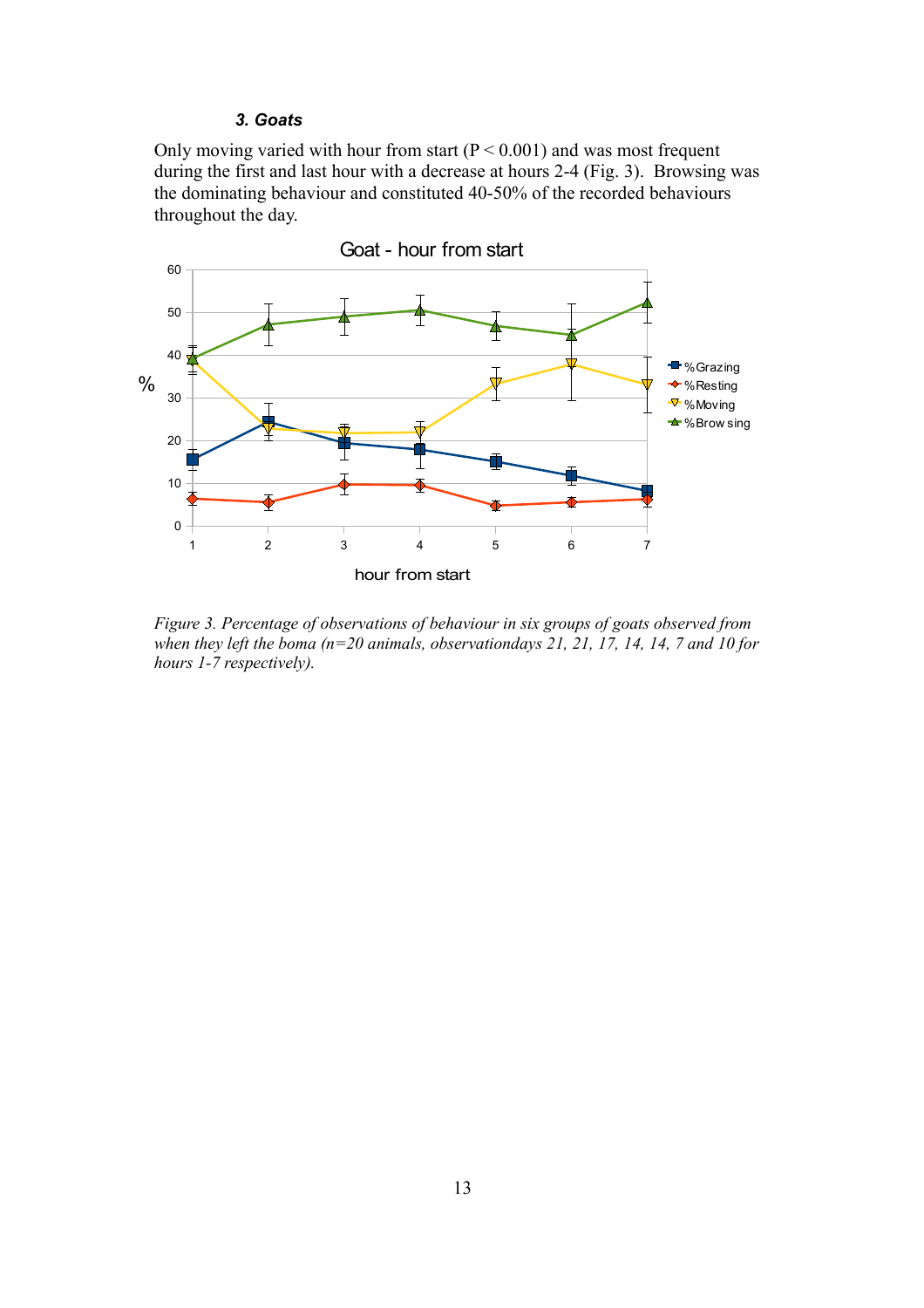## **2. Behaviour at different times of the day**

# *1. Cattle*

Grazing ( $P < 0.001$ ) and moving ( $P < 0.001$ ) were both affected by the actual time of the day (Fig 4). In the first and last hours cattle walked a lot but grazing frequency was low. In the middle of the day at 12-16 hours grazing was the dominating behaviour. Resting and browsing were relatively low and constant during the day.



*Figure 4. Percentage of observations of behaviour in six groups of Zebu cattle observed from when they left the boma (n=20 animals, observationdays 14 (hour 11), 19 (hour 12), 23 (hour 13), 21, 20, 21, 14 and, 7 for hours 14-18 respectively).*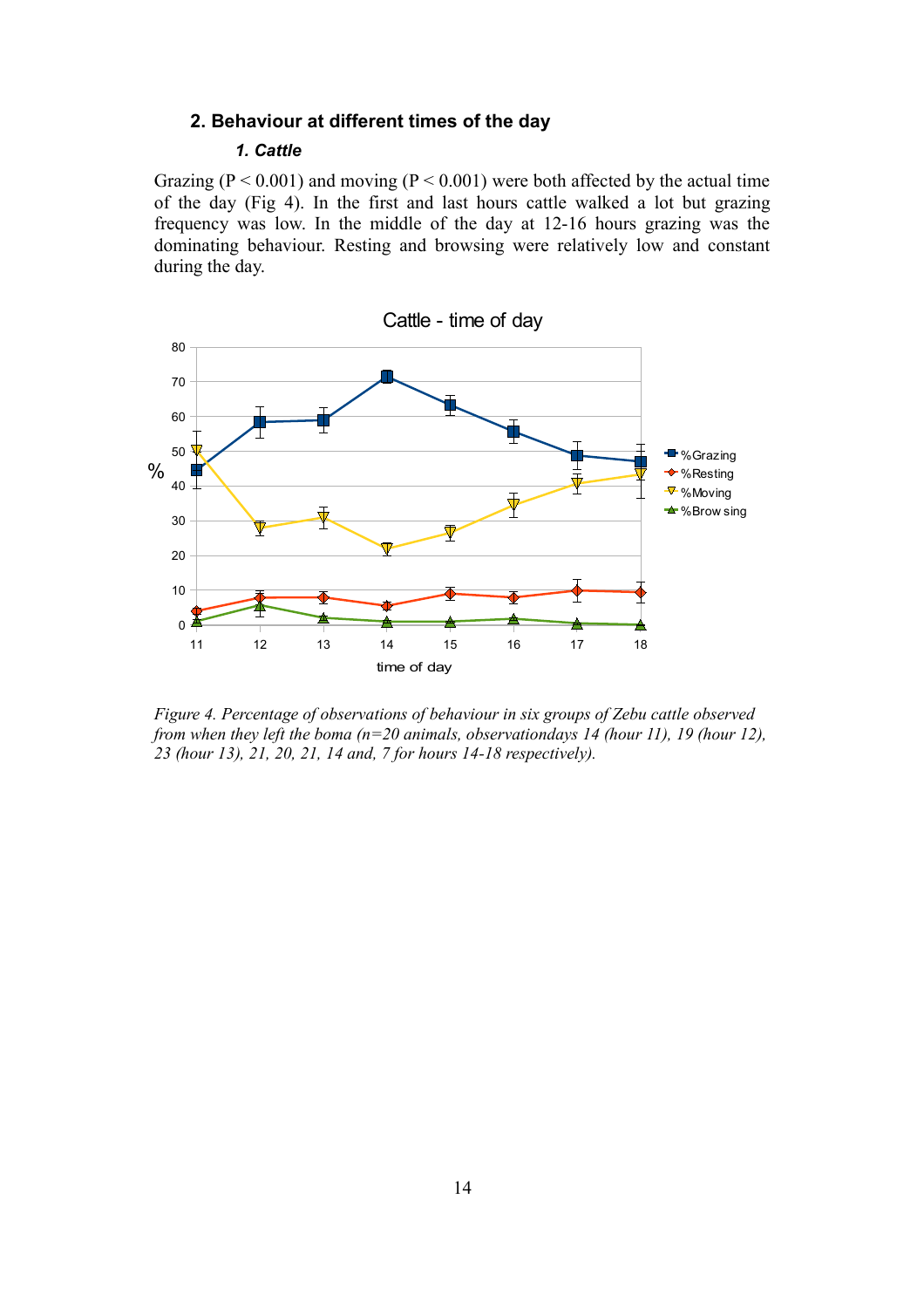#### *2. Sheep*

The actual time of day affected moving ( $P < 0.001$ ) and resting ( $P < 0.01$ ) behaviour in sheep (Fig. 5). Grazing as the dominating behaviour did not vary by the time of day. Resting was increased at 14 and 15 hours whereas moving was decreased during these hours.



*Figure 5. Percentage of observations of behaviour in six groups of sheep observed from when they left the boma (n=20 animals, observationdays 9, 18, 17, 16, 14, 14, 11, 2 for hours 14-18 respectively).*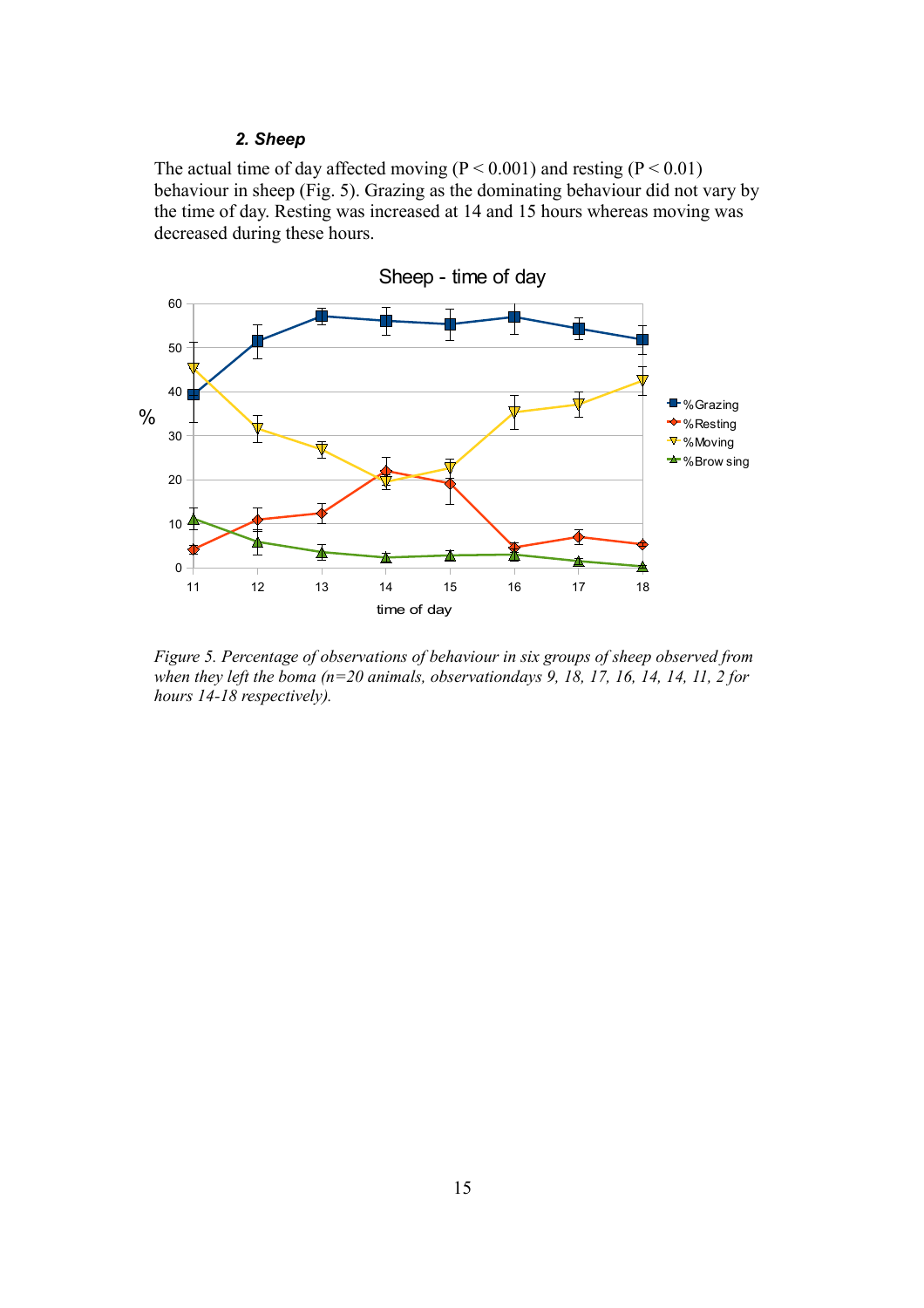#### *3. Goats*

In goats were browsing ( $P \le 0.01$ ), moving ( $P \le 0.001$ ) and resting ( $P \le 0.05$ ) affected by the actual time of day (Fig. 6). Browsing increasing as the day went on. Resting was low but had a small increase at 14-15 hours. Moving was high at 11 hour, declining then and stabilised on a lower level. Grazing frequency was around 10-20% throughout the day and was not affected by time of day.



*Figure 6. Percentage of observations of behaviour in six groups of goats observed from when they left the boma (n=20 animals, observationdays 9, 18, 17, 16, 14, 14, 11, 2 for hours 14-18 respectively).*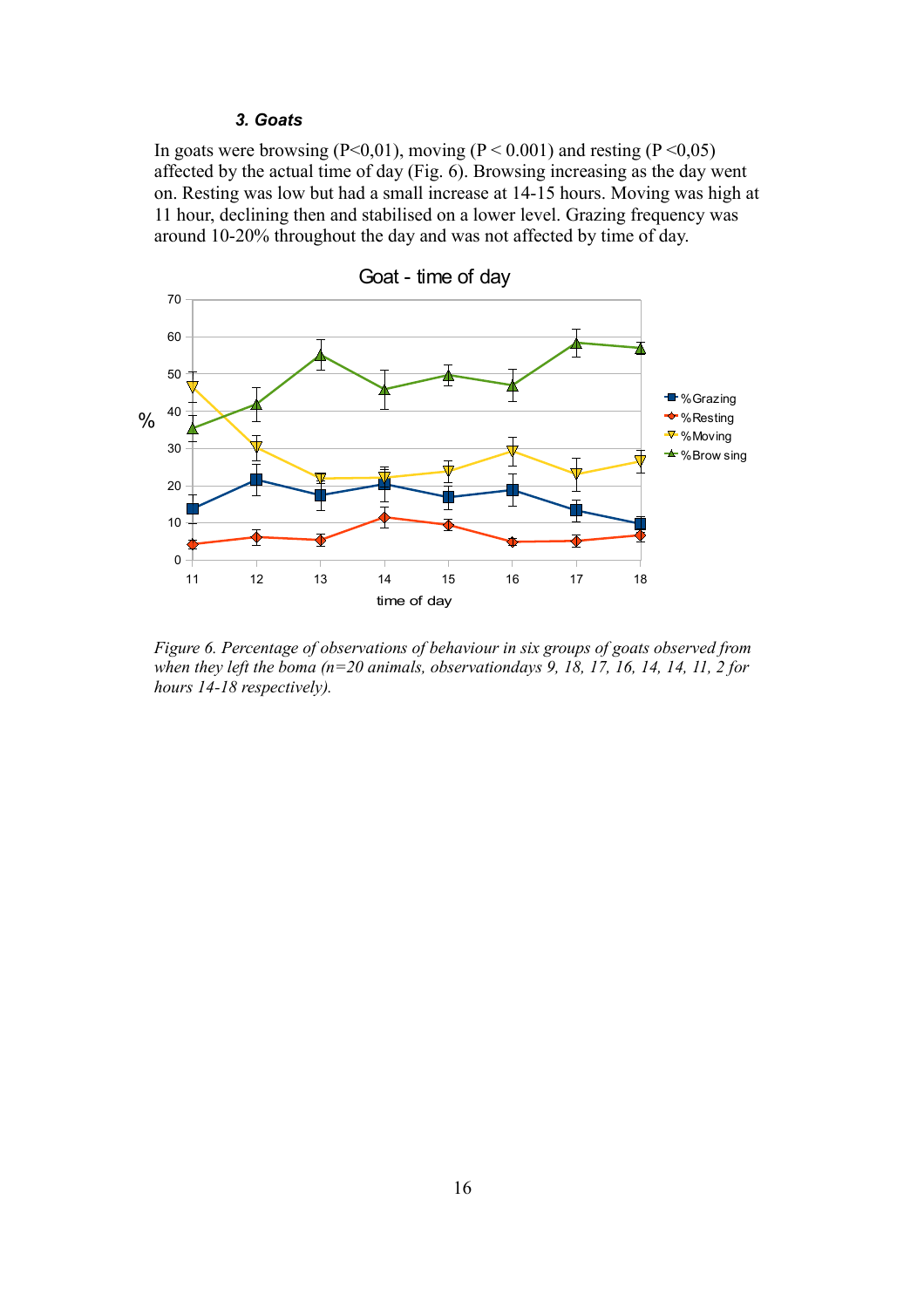#### **6. DISCUSSION**

#### **1. Foraging behaviour**

In my study did sheep and cattle hardly browse at all. This was a bit unexpected since Shompole was at least in the beginning of the study a very dry area with very little access to grass. Consistent with my results, Papachristou (1997) found in his study that sheep in dry conditions preferred grazing before browsing. However, this is not consistent with Kronberg and Malechek (1997) who showed an increase in browsing among sheep during the dry period. Sanon et al. (2007) also concluded that sheep browse more during dry season but that cattle did not spend any time on this activity. In contrast to cattle and sheep did the goats' in my study mainly browse. Ngwa et al. (2000) saw in their study that 75% of the goats diet came from tree and shrub species. Ouédraogo-Koné et al. (2006) concluded that the browsing time varies with season. They found in their behavioural study on cattle, sheep and goats that the difference between these species concerning feeding behaviour is bigger when forage availability is high. Hence, my results suggest that the animals experienced relatively good forage availability at the time of the study.

In sheep and goats the feeding frequency was quite evenly distributed throughout the day. This indicates that pasture availability was high, because if forage availability is low, animals move between places with better pasture and do not graze continuously. The reason that cattle did not show this pattern might be human influence. The herder might have made the animals walk until they reached a better pasture to stay for some hours and then walk home.

Linnane et al. (2001) performed a study in circadian grazing patterns of semi-wild cattle and concluded that cattle graze mostly in sunrise and sunset, with some small feeding periods during day and night. Shinde et al. (1997) did a similar study on sheep whereas Sharma et al. (1998) studied goats; both studies showed a resembling pattern with two major feeding periods divided by a resting period in the middle of the day. Butt (2010) concluded in his behavioural study on pastoralist managed cattle in Kenya that a bimodal grazing pattern was frequent during wet season but not during dry season. This was explained by the presence of pasture close to the settlements only during wet season. Butt (2010) also saw that during drought the herder walked longer distances with the herd to reach better pastures. Fierro and Bryant (1990) explained this changed grazing pattern in dry season with another herding strategy when the forage availability was low.

This natural feeding pattern around dusk and dawn was in my study changed by human management, as described by Bayer (1990) with for example penning during night and herding but also by environmental factors like high temperature and rains. The feeding activity and by that the forage intake can be reduced around noon because of discomfort caused by high temperature (Jung et al., 2002). Bayer (1990) concluded that when pasture is bad during the dry season the animals with limited time on pasture is less producing and lose more weight than free-ranging animals. Iason et al. (1999) concluded that sheep are able to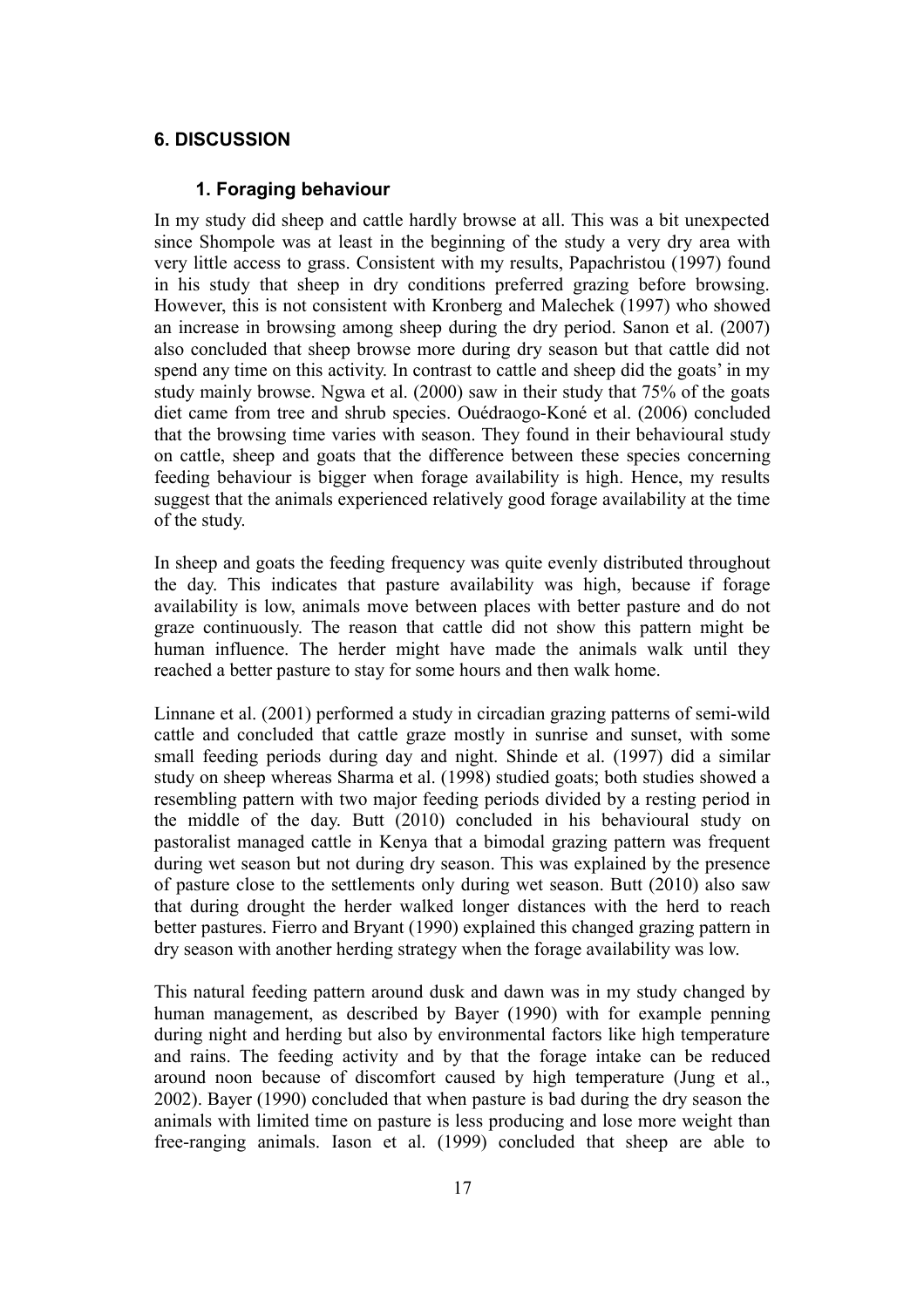compensate for limited grazing time by changing their grazing behaviour but only if pasture quality is high. Sheep then graze longer periods and take larger bites to compensate for the shorter time on pasture.

Phillips and Hecheimi (1989) saw in their study on dairy cows that rumen conditions were stabilised by spreading periods of food intake evenly over the day and night. However, ruminants are able to eat large amounts of forage fast and ruminate it later unlike monogastric herbivores that have to eat continuous throughout the day (Piccione et al., 2007). How much ruminants are able to eat at once is limited by the size of their reticulo-rumen (Allison, 1985).

During dry season with very hot days, animals on 24-hours pasture often choose to increase their eating during night and rest more during the day (Sharma et al., 1998). Animals in pastoral societies are often fenced during night and thereby only have access to pasture during day and have to graze during the hottest part of the day to be able to cover their nutritional demands (Bayer, 1990). The cattle in my study showed no signs of increased resting during the hottest hours in the middle of the day. Consistent with my results, Bayer (1990) found in his study on indigenous cattle with limited grazing time that they continued to graze all day despite high temperatures. This as a response to the restricted grazing time due to night time penning (Bayer, 1990). The animals intensify their grazing during the day and delay resting and ruminating until they reach the Boma in the evening (Iason et al., 1999). Another explanation by Bayer (1990) is that indigenous cattle are more thermo tolerant and are not disturbed by the heat. This theory is supported by Hansen (2004) who explained in several ways that the Zebu cattle are well adapted to the heat. This ability has developed over long time and is a result of both reduced production of heat and increased capacity for heat loss to the environment. A major contributing factor to thermo-tolerance of zebu is the low growth rates and milk yield which lead to less heat production.

## **2. Resting behaviour**

In the third hour after leaving the boma we can see that sheep had a period of increased resting with a decrease in grazing. This peak in resting around hours 14- 15 actual time of day is followed by a decrease in moving instead of a decrease in grazing. A decrease in moving during these hours was also found in cattle. In goats there was a small but significant increase in resting the same hours as sheep. Because of the hot climate we had expected an increased resting in all species.

In Sharma et al. (1998) goats that had the choice avoided to graze/browse during the hottest part of the day. Ouédraogo-Koné et al. (2006) suggest that the reason why cattle do not rest might be due to the herders, who prevent the animals from resting until they reached the Boma at night. The reason why we see a clearer pattern in sheep might be that sheep are less thermo-tolerant than goats and cattle. Silanikove (2000) found in his study that goats are more adapted to hotter environment than sheep. Another explanation can be that the sheep were satisfied and lie down ruminating. However, Animut et al. (2005) concluded that goats rest more than sheep. Cattle were not in the same herd as sheep and goats which mean that they might be on better pasture because they walk longer distances. Cattle are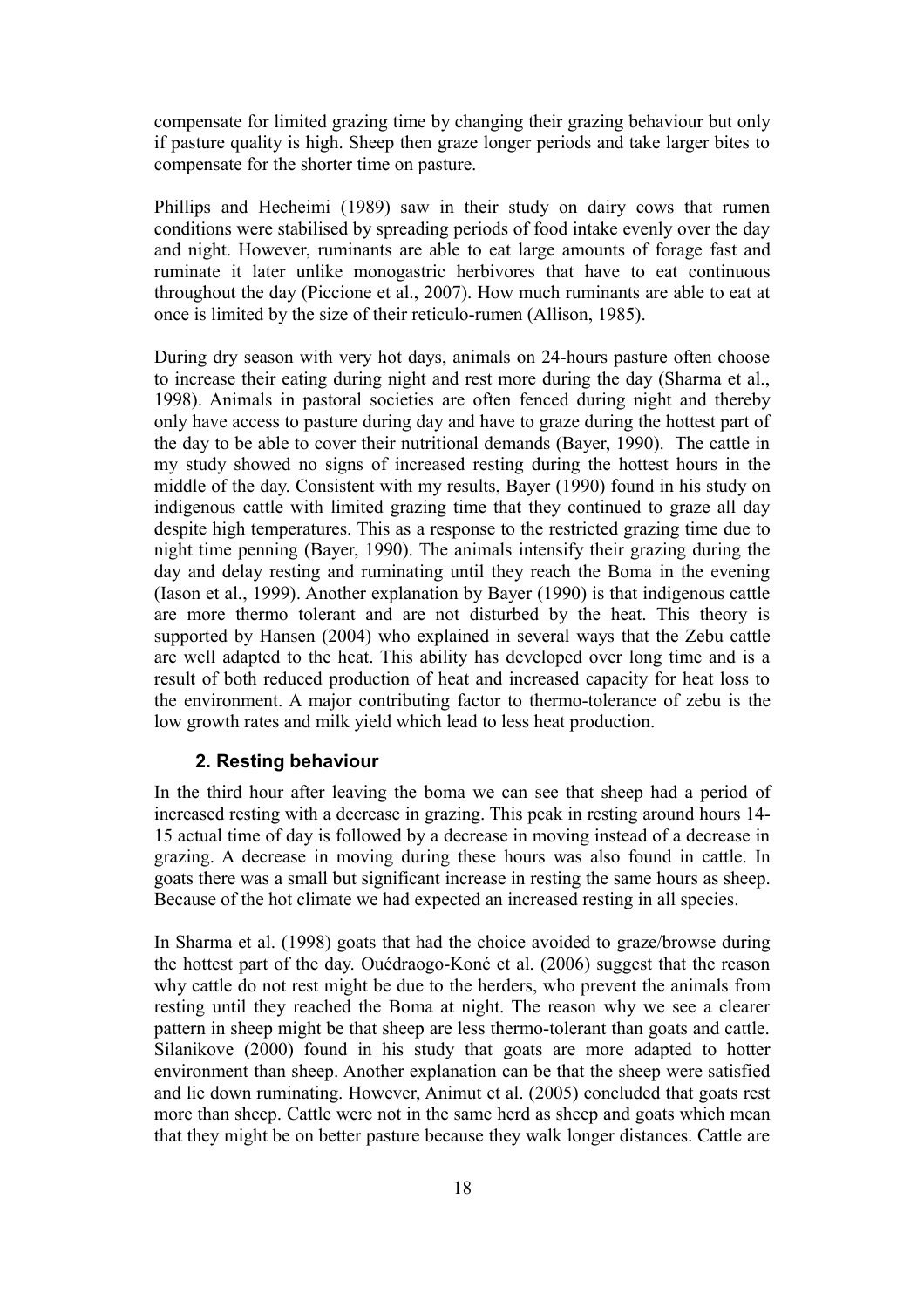larger than sheep and goats and require larger quantities of food why they might have to graze all time offered.

One explanation to the low resting frequency in all species based on the results of Fierro and Bryant (1990) and Sanon et al. (2007) is that forage availability was relatively high. They found in their behavioural studies that time spent resting was negatively correlated with forage availability. However, to explain my results this theory requires that forage availability is higher for goats and cattle than for sheep. On the opposite of this Linnane et al. (2001) concluded that animals continued to feed until their nutritional demands are satisfied, which would result in longer feeding time in dry season. Animals with limited time on pasture are expected to compensate for this by eating larger part of the day (Iason et al., 1999).

## **3. Moving behaviour**

Walking constituted nearly all recorded behaviours of moving recordings while social behaviour was very rare (Jonsson, 2011). This means I can assume that a high frequency moving mean that the animals walking a lot.

Butt (2010) concluded that walking is inversely related to grazing, which was also the case in my study. When the herders make the animals walk in the morning and evening they did not have the time to eat, and when they had reached the pasture they did not walk that much.

Time of the day affect how much the animals move. In the middle of the day the animals moved less than in the beginning and in the end this might depend on either the high temperature at noon or that they are on pasture and the animals move less because they eat.

#### **4. Advice**

The observers did not join the herd at the short walk before milking in the morning, thus we cannot know what the animals did those hours although this can affect the way the animals behave during the rest of the day.

To be able to give good advice to the farmers the milk production, body weight and body condition score of the animals should be included in the study. Results of such a study would give more answers and help the farmers to maximise their production with their resources.

The difference between the species can be an advantage since co-grazing enables a higher stocking rate than if species graze one by one (Animut and Goetsch, 2008). The dietary overlap between species is the determining factor how profitable this can be for the owner. The more unlike the species are the better the conditions are for success. One advantage is that goats feed on bushes and make space for grass to grow better, which give sheep and cattle more food. Another advantage is that goats and sheep are more tolerant and can eat plants that are poisonous for cattle (Animut and Goetsch, 2008). In the observed herds cograzing of sheep and goats were used. Considering the results in my study this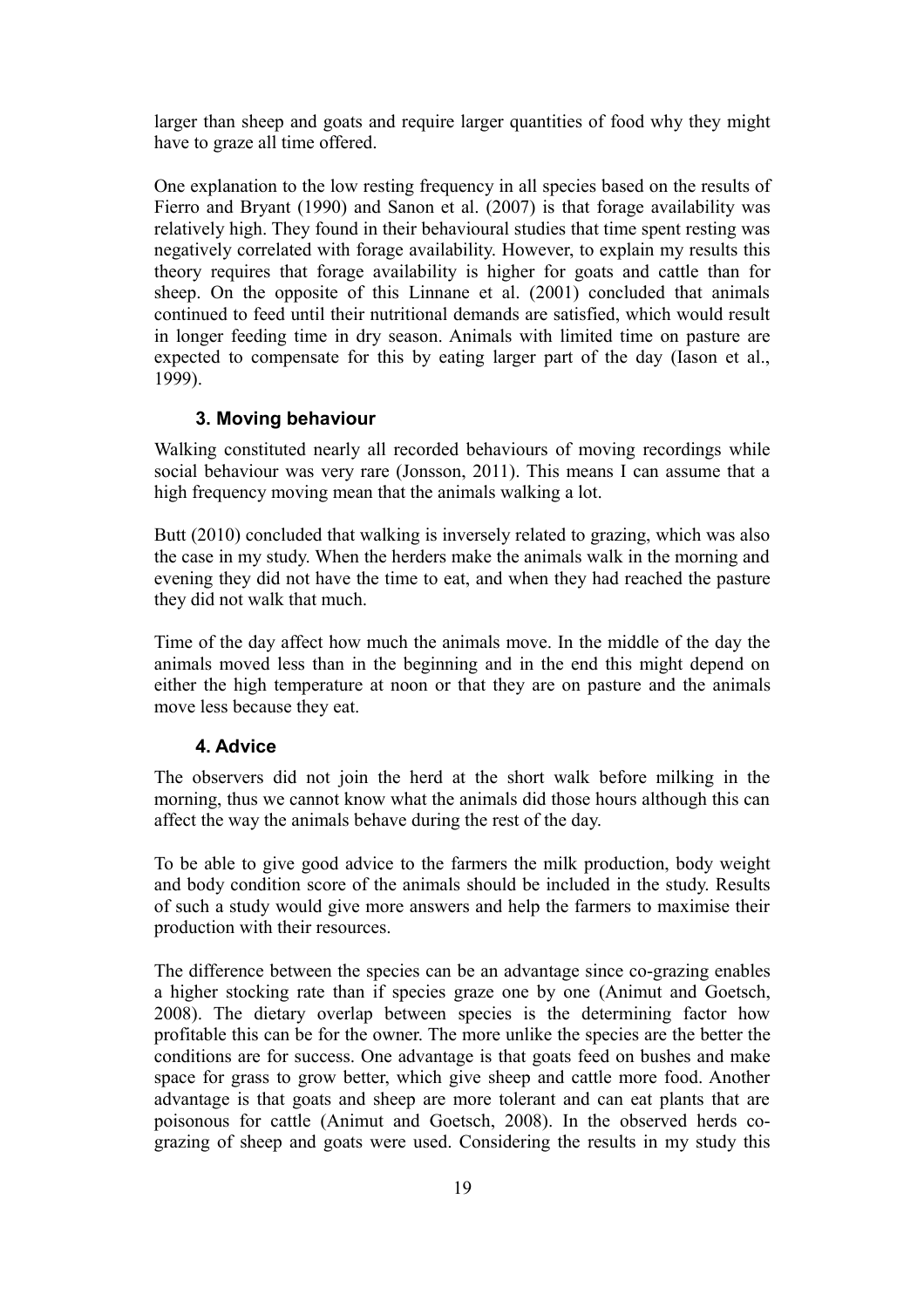seems like a good decision because goats and sheep forage very different.

Sufficient water intake is essential for milk production. If the animals drink more they eat more and by that produce more milk which is the reason why they are held [\(www.delaval.se\)](http://www.delaval.se/). If every animal produce more milk, the farmer can sell the remaining milk and get a better economic situation. That is a good reason for putting some extra effort in finding enough and good quality water for the animals. When exposed to heat animals lose water by sweating (Hansen, 2004). To conserve water animals stay in shadow during the hottest part of the day. Shinde et al (1997) suggested that grazing hours, for animals with limited grazing time, could be increased during dry season since the animals have to feed longer time to ingest the same amount of food but also because the animals then could choose to avoid the sun around noon.

# **7. CONCLUSIONS**

My study confirms that goats prefer browsing before grazing. However, sheep and cattle browsed less than expected in such a dry area as Shompole. This probably was because of a very low availability of browsing species used by these animals.

All species had a low resting frequency. Only sheep had a small increase in resting during the hottest hours of the day, which was what we had expected in all species. This might be as a response to the limited grazing time but also because they are thermo tolerant and are not that affected by the heat.

In this study cattle behaviour was very dependent on human influence. They walked the first and last hour and grazed mostly in the middle of the day.

#### **8. ACKNOWLEDGEMENTS**

The first person I like to give my thanks to is my supervisor Dr. Jens Jung, who is the one making this study and our trip to Kenya possible. Next person I like to give thanks to is Helena, who made another part of this study and who is the reason I decided to go to Kenya in the first place. Without her support and our discussions this would have been a much tougher assignment. I also want to direct a special thanks to Daniel and Francis for their careful and patient work with recording the data, and to Samantha Russels and Andrew Muchiru for their help in Kenya coordinating the study. Finally, I am very grateful for the help and support from my family.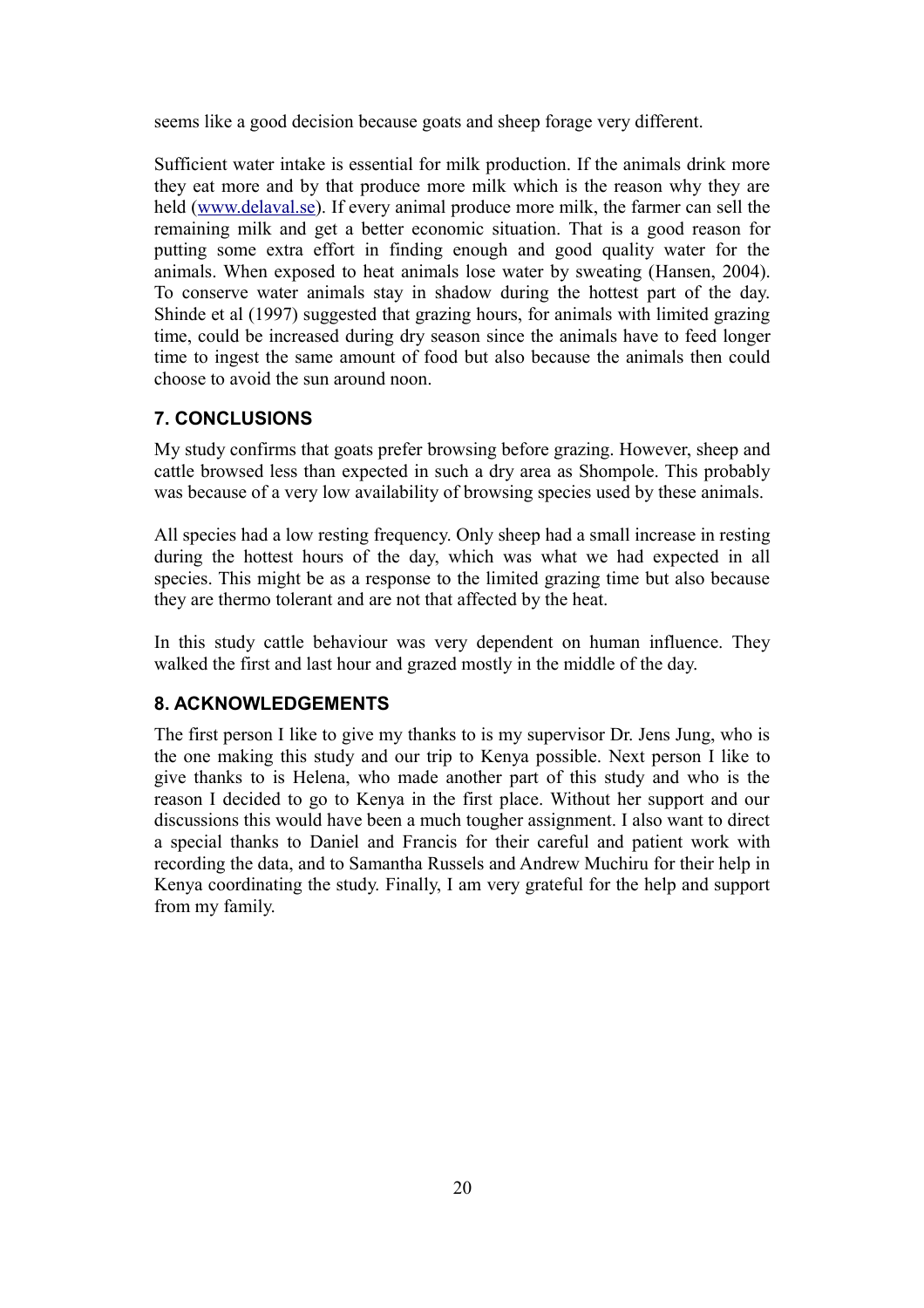#### **9. REFERENCES**

#### **1. Articles**

- Agassiz, D.J.L., Harper, D.M. (2009) The macrolepidoptera fauna of *Acacia* in the kenyan rift valley (Part 1). *Tropical Lepidoptera Research* 19, 4-8.
- Allison, C.D. (1985) Factors affecting forage intake by range ruminants: A review. *Journal of Range Management* 38, 305-311.
- Animut, G., Goetsch, A.L.(2008) Co-grazing of sheep and goats: Benefits and constraints. *Small Ruminant Research* 77, 127-145.
- Animut, G., Goetsch, A.L., Aiken, G.E, Puchala, R., Detweiler, G., Krehbiel, C.R., Merkel, R.C. Sahlu, T., Dawson, L.J., Johnson, Z.B., Gipson, T.A. (2005) Grazing behavior and energy expenditure by sheep and goats co-grazing grass/forb pastures at three stocking rates.*Small Ruminant Research* 59, 191–201.
- Bayer, W. (1990) Behavioural compensation for limited grazing time by herded cattle in central Nigeria. *Applied Animal Behaviour Science*, 27, 9-19.
- Butt. B. (2010) Seasonal space-time dynamics of cattle behaviour and mobility among Maasai pastoralists in semi-arid Kenya. *Journal of Arid Environments* 74, 403-413.
- Degen, A.A. (2007) Sheep and goat milk in pastoral societies. *Small Ruminant Research*  68, 7-19.
- Fierro, L.C., Bryant, F.C. (1990) Grazing activities and bioenergetics of sheep on native range in southern Peru. *Small Ruminant Research* 3, 135-146.
- Gregorini, P., Tamminga, S., Gunter, S.A. (2006) Review: Behavior and daily grazing patterns of cattle. *Professional Animal Scientist June* 22, 201-209.
- Hansen, P.J. (2004) Physiological and cellular adaptations of zebu cattle to thermal stress. *Animal Reproduction Science* 82–83, 349–360.
- Iason, G.R., Mantecon, A.R., Sim, D.A., Gonzalez, J., Foreman, E., Bermudez, F.F., Elston, D.A. (1999) Can grazing sheep compensate for a daily foraging time constraint? *Journal of Animal Ecology* 68, 87 -93.
- Jung, J., Yngvesson, J., Jensen, P. (2002) Effects of reduced time on pasture caused by prolonged walking on behaviour and production of Mpwapwa Zebu cattle. *Grass and Forage Science* 57, 105–112.
- Kronberg. S.L., Malechek, J.C. (1997) Relationships Between Nutrition and Foraging Behavior of Free-Ranging Sheep and Goats. *Journal of Animal Science* 75, 1756- 1763.
- Linnane, M.I., Brereton, A.J., Giller, P.S. (2001) Seasonal changes in circadian grazing patterns of Kerry cows (Bos Taurus) in semi-feral conditions in Killarney National Park, Co. Kerry, Ireland. *Animal Behaviuor Science* 71, 277-292.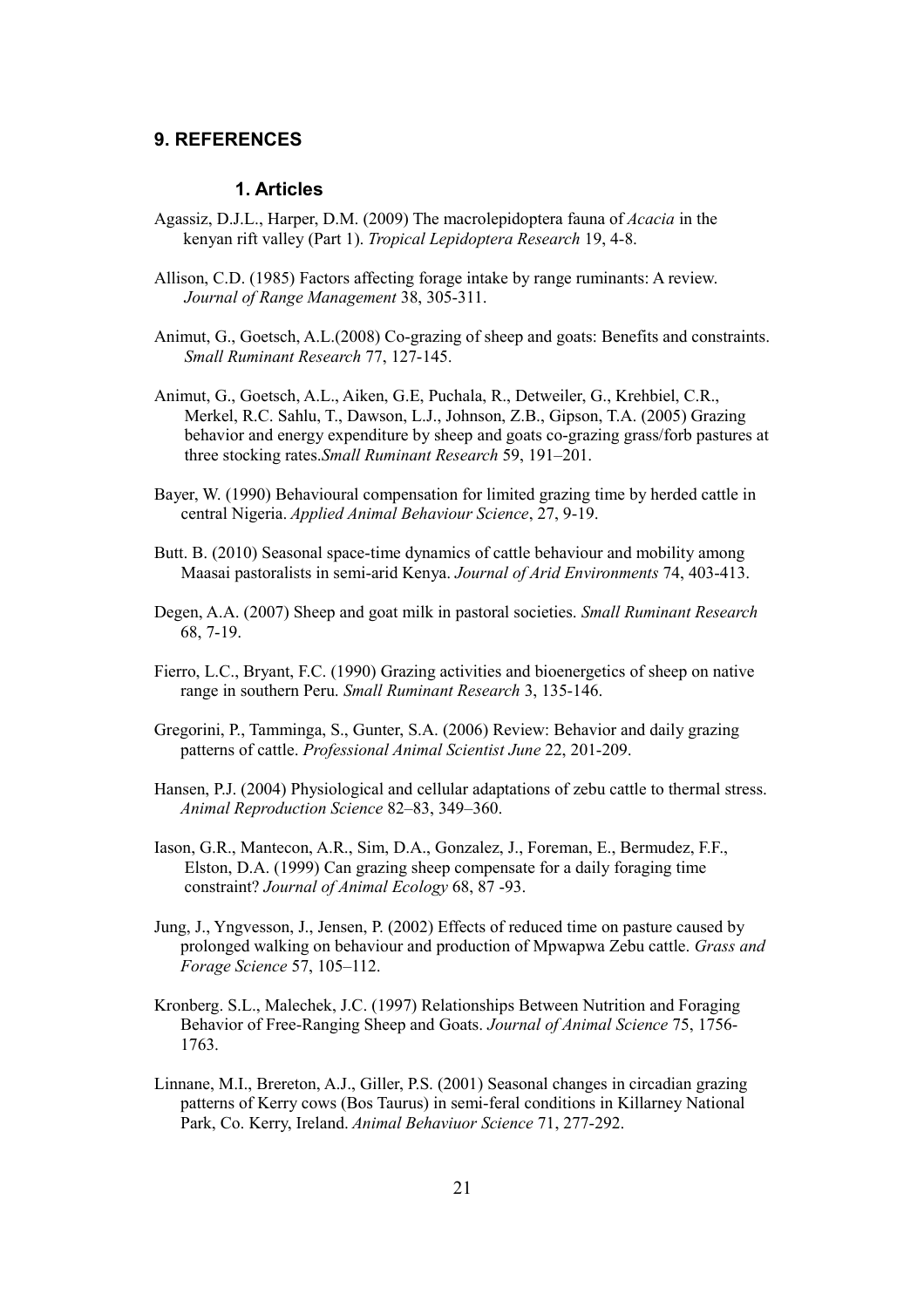- Lukuyu, B.A., Kitalyi, A., Franzel, S., Duncan, A., Baltenweck, I. 2009. Constraints and options to enhancing production of high quality feeds in dairy production in Kenya, Uganda and Rwanda. *ICRAF Working Paper* 95. Nairobi, Kenya: World Agroforestry Centre.
- Morris, D.L., Western, D., Maltumo, D. (2008) Pastoralist´s livestock and settlements influence game bird diversity and abundance in a savanna ecosystem of southern Kenya. *African Journal of Ecology.* 47, 48-55.
- Ngwa, A.T., Pone, D.K., Mafeni, J.M., (2000) Feed selection and dietary preferences of forage by small ruminants grazing natural pastures in the Sahelian zone of Cameroon. *Animal Feed Science and Technology* 88, 253-266.
- Oba, G. (2001) The effect of multiple drougths on cattle in Obbu, Northern Kenya. *Journal of Arid Environments* 49, 375-386.
- Orihuela, A., Solano, J.J. (1999) Grazing and browsing times of goats with three levels of herbage allowance. *Applied Animal Behaviour Science* 61, 335-339.
- Ouédraogo-Koné, S., Kaboré-Zoungrana, C.Y., Ledin, I. (2006) Behaviour of goats, sheep and cattle on natural pasture in the sub-humid zone of West Africa. Livestock Science 105, 244-252.
- Papachristou, T.G. (1997) Foraging behaviour of goats and sheep on Mediterranean kermes oak shrublands. *Small Ruminant Reasearch* 24, 85-93.
- Phillips C.J.C., Hecheimi, K. (1989) The Effect of Forage Supplementation, Herbage Height and Season on the Ingestive Behaviour of Dairy Cows. *Applied Animal Behaviour Science* 24, 203-216.
- Piccione, G., Bertolucci, C., Caola, G., Foa, A. (2007) Effects of restricted feeding on circadian activity rhythms of sheep - A brief report. *Applied Animal Behaviour Science* 107, 233–238.
- Randall, D., Burggren, W., French, K. (2002) Eckert animal physiology: mechanisms and adaptations. 5. ed. New York: W.H. Freeman and Company.
- Rege, J.E.O., Kahi, A., Okomo-Adhiambo, M., Mwacharo, J. Hanotte, O. (2001) Zebu cattle of Kenya: Uses, performance, farmer preferences, measures of genetic diversity and options for improved use. *Animal Genetic Resources Research 1,ILRI (International Livestock Research Institute), Nairobi, Kenya, 103 pp.*
- Samuels, M.I., Allsopp, N., Knight, R.S. (2007) Patterns of resource use by livestock during and after drought on the common of Namaqualand, South Africa. *Journal of Arid Environments* 70, 728-739.
- Sanon, H.O., Kaboré-Zoungrana, C., Ledin, I. (2007) Behaviour of goats, sheep and cattle and their selection of browse species on natural pasture in a Sahelian area. *Small Ruminant Research* 67, 64-74.
- Sharma, K., Saini, A.L., Singh, N., Ogra, J.L. (1998) Seasonal variations in grazing behaviour and forage nutrient utilization by goats on a semi-arid reconstituted silvipasture. *Small Ruminant Research* 27, 47-54.